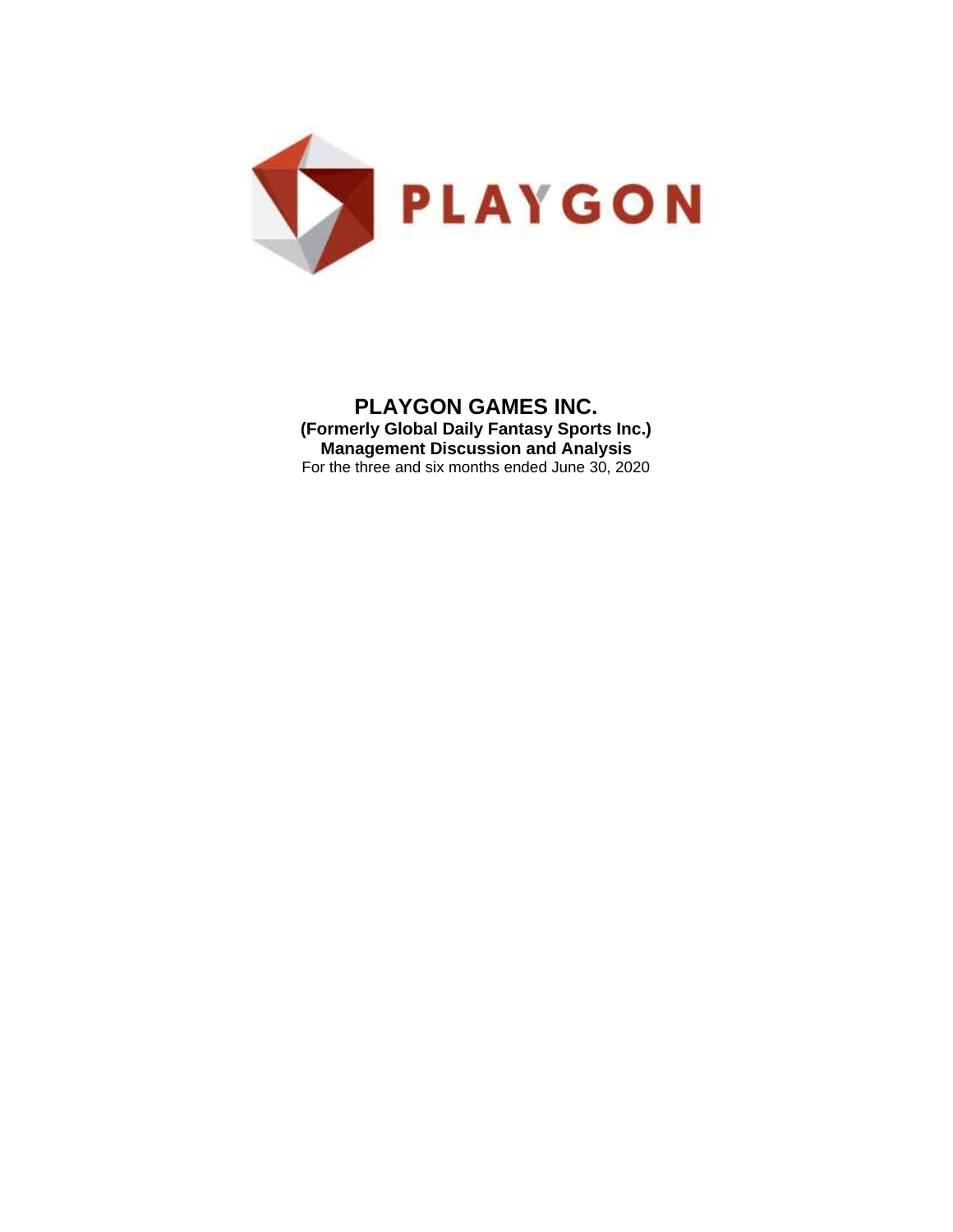This discussion and analysis of financial position and results of operation is prepared as at August 31, 2020 and should be read in conjunction with the unaudited condensed interim consolidated financial statements for the three and six months ended June 30, 2020 of Playgon Games Inc. (formerly Global Daily Fantasy Sports Inc.) ("Playgon" or the "Company") and the consolidated financial statements of the Company for the year ended December 31, 2019. The following disclosure and associated financial statements are presented in accordance with International Financial Reporting Standards ("IFRS"). Except as otherwise disclosed, all dollar figures included therein and in the following management discussion and analysis ("MD&A") are quoted in Canadian dollars. Additional information relevant to the Company's activities can be found on SEDAR at www.sedar.com.

# **FORWARD LOOKING STATEMENTS**

The Company's condensed interim consolidated financial statements for the three and six months ended June 30, 2020 and this accompanying MD&A contain statements that constitute "forward-looking statements" within the meaning of National Instrument 51-102. *Continuous Disclosure Obligations of the Canadian Securities Administrators*.

It is important to note that, unless otherwise indicated, forward-looking statements in this MD&A describe the Company's expectations as of August 31, 2020.

Forward-looking information is subject to known and unknown risks, uncertainties and other factors that may cause the Company's actual results, level of activity, performance or achievements to be materially different from those expressed or implied by such forward-looking information. The information set forth in this MD&A contains statements concerning future results, future performance, intentions, objectives, plans and expectations that are, or may be deemed to be, "forward-looking statements". These statements concerning possible or assumed future results of operations of the Company are preceded by, followed by or include the words "believes", "expects", "anticipates", "estimates", "intends", "plans", "forecasts", or similar expressions. Forward-looking statements are not guarantees of future performance. These forward-looking statements are based on current expectations that involve certain risks, uncertainties and assumptions. Assumptions relating to the foregoing involve judgments with respect to, among other things, future economic, competitive and market conditions and future business decisions, all of which are difficult or impossible to predict accurately and many of which underlying the forward-looking statements are reasonable, any of the assumptions could prove inaccurate. These factors should be considered carefully, and readers should not place undue reliance on forward-looking statements. The Company has no intention and undertakes no obligation to update or revise any forward-looking statements, whether written or oral that may be made by or on the Company's behalf, except as may be required by applicable law.

All of the Company's public disclosure filings may be accessed via [www.sedar.com](http://www.sedar.com/) and readers are urged to review these materials.

# **DESCRIPTION OF THE COMPANY'S BUSINESS**

The Company is a B2B technology provider focused on developing and licensing digital content for the growing iGaming Market. The Company platforms provide a multi-tenant gateway that allows online operators the ability to offer their customers innovative iGaming software solutions ("Live Dealer Product") and a customized daily fantasy sports ("DFS") software solution ("DFS Product"). The Company filed Articles of Amendment under the *Business Corporations Act* (British Columbia) to change its name from Global Daily Fantasy Sports on July 29, 2020 to better describe its business to the investment community. In addition, the trading symbol on the TSX Venture Exchange was changed from "DFS" to "DEAL" on July 31, 2020.

On June 19, 2020, the Company completed the purchase of Playgon Interactive Inc. ("Playgon Interactive") from its shareholders (the "Playgon Acquisition"). Playgon Interactive, a private British Columbia corporation, is a leading technology innovator in the gaming market that has developed a suite of digital products that bring the fun and entertainment of casinos to casino players everywhere via their unique and proprietary mobile first interface and the traditional desktop medium. Playgon Interactive's value proposition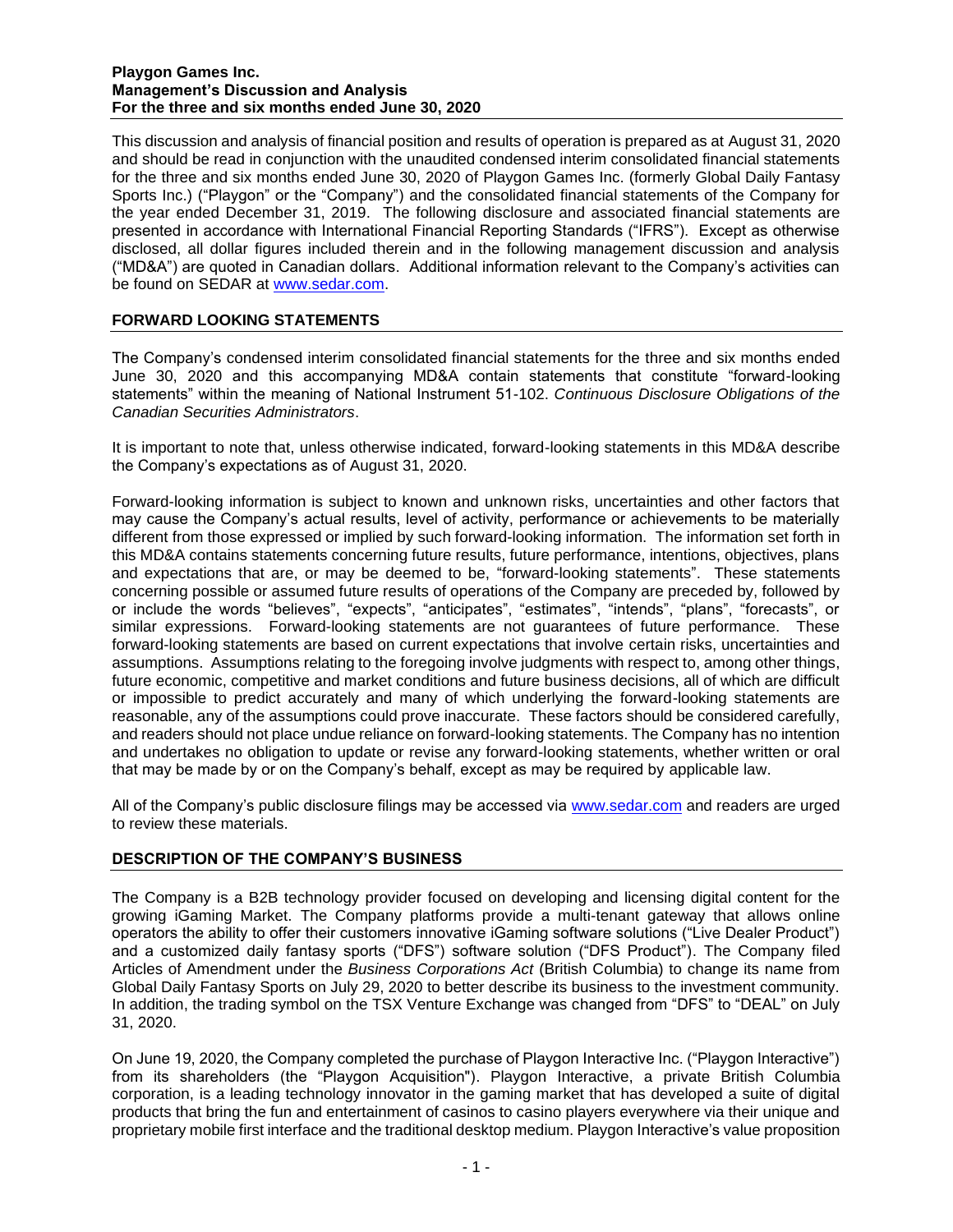offers the proven appeal of physical casinos, with a suite of interactive live dealer games that appeal to players in a very personal way by giving real human interaction between dealers and players. Playgon Interactive's proprietary live dealer technology is designed to operate in both real money and social gaming verticals. In a live casino game, a human dealer runs the game in real time from a casino gaming table, which can be seen via a live streaming video link. Players can make betting decisions via their mobile device or desktop and can communicate with the dealer in real time via a software interface.

As a true business-to-business digital content provider, the Company's products are ideal turn-key solutions for online casinos, sportsbook operators, land-based operators, media groups, and big database companies. The Company enables its customers to seamlessly integrate into its Live Dealer Product, E-Table games and DFS Product thereby allowing their individual end users easy access to iGaming software solutions and content.

# **Live Dealer Product**

Its current software platform includes Live Dealer Casino which includes the most popular table games, and E-Table games, which are Playgon Interactive's version of random number generated (RNG) table games.

Operating through its wholly-owned subsidiary, Playgon Interactive the Company is devoted to leading the innovation curve in Live Dealer Casino technology, featuring an unmatched mobile platform. Playgon will stream the first and only Live-Dealer Casino action from Las Vegas, Nevada (Vegas Lounge™) for the regulated online casino gaming markets globally. Live-dealer gaming is one of the fastest growing segments in the online casino market where mobile-devices generate over 70% of casino revenues. For the first time, players can now experience a supreme gaming experience through any browser on any mobile device with Playgon's Live-Dealer casino from Las Vegas, Nevada.

Through Playgon Interactive, the Company owns a 12,000 sq. ft state-of-the-art broadcasting studio streaming live casino games with dealers straight from Las Vegas. The Live Dealer Casino ("LDC") games cover the classic and most played casino favorites, from Roulette and Blackjack to Baccarat and Casino Hold'em, with new in game features and functionality to boost online casino revenues.

Playgon Interactive's proprietary live dealer technology is designed to operate in both real money and social gaming verticals. In an LDC game, a human dealer runs the game in real time from a casino gaming table, which can be seen via a live streaming video link. Players can make betting decisions via their mobile device or desktop and can communicate with the dealer in real time via a software interface.

# **Daily Fantasy Sports Product**

The Company's daily fantasy sports (DFS) software and network is licensed to customers to offer a customized and fully branded DFS Product to their end users. DFS is an accelerated variant of traditional Fantasy Sports Games that are conducted over shorter periods, such as a weekly or daily competition, as opposed to those that are played across an entire season, and is one of the fastest growing segments of the fantasy sports industry today.

DFS is a subset of year-long Fantasy Sport Games. As with traditional fantasy sports games, site end users compete against others by building a team of professional athletes from a particular league or competition and earn points based on the actual statistical performance of the players in real-world competitions. DFS are an accelerated variant of traditional Fantasy Sports Games that are conducted over short-term periods, such as a week or single day of competition, as opposed to those that are played across an entire season. DFS are structured in the form of competitions referred to as a contest, where site end users pay an entry fee in order to participate, and build a team of athletes in a certain sport while complying with different contest rules. Depending on the overall performance of the athletes selected, site end users may win a share of a pre-determined prize pool.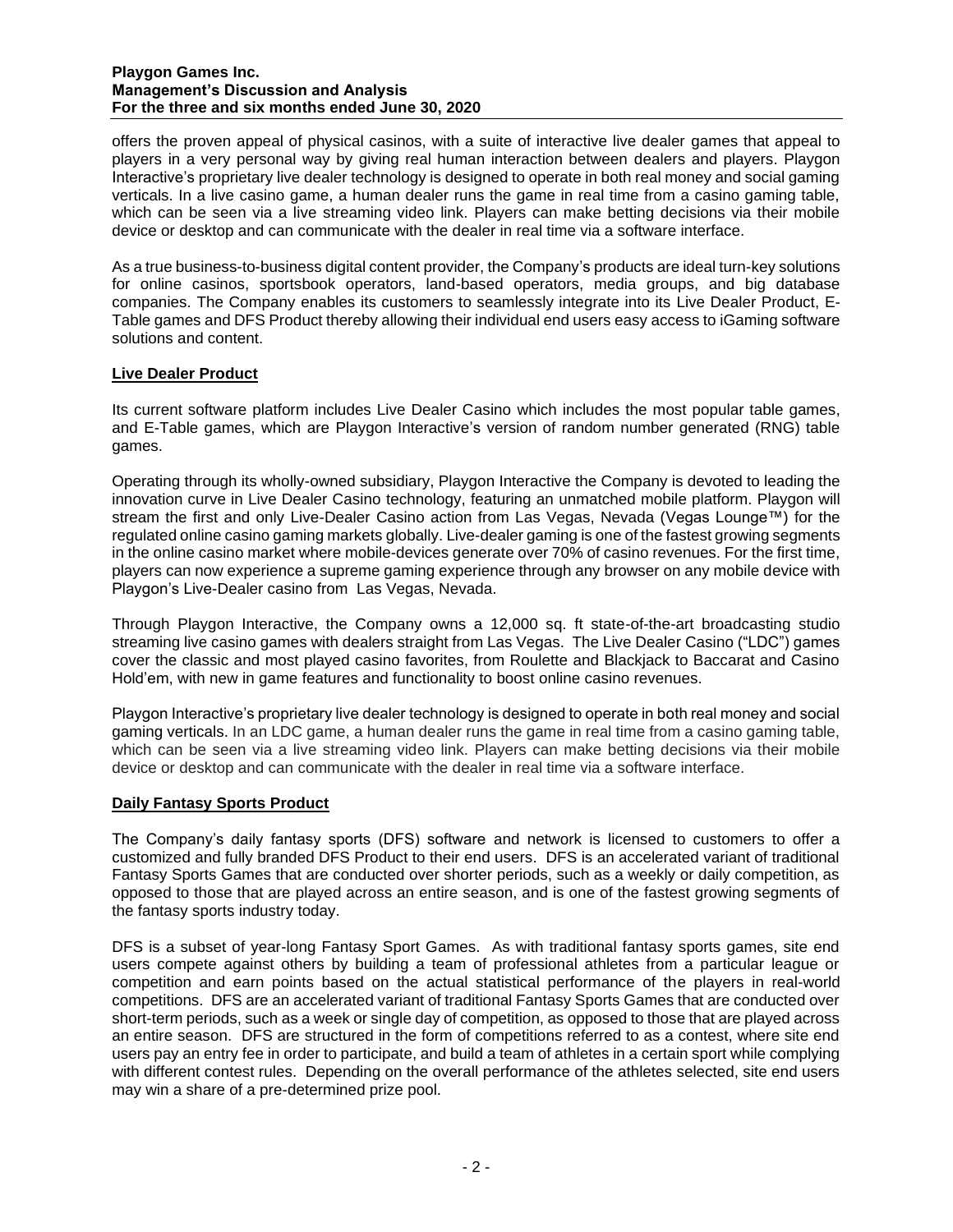## *Revenue Segmentation*

The Company anticipates three sources of revenue. The first are set-up fees which typically pay for the integration, customization and branding of the customer site for the use of our Live Dealer product and DFS product. The second is for licensing and use of the Company's software-as-a-solution (SaaS). The third is for managed services, which is only applicable to the DFS product for marketing and support services for customers requiring fully managed services of the Company's staff.

The online gaming industry is heavily regulated and it is the Company's intention to only provide its product to customers who hold an appropriate gambling license. Initially, the Company's target markets are Europe, Asia, Africa and Latin America. The North American market may provide some near term opportunities; ultimately revenue opportunities in this marketplace will be driven by customer demand.

## *Principal Products and Services*

The Company platforms are a multi-tenant B2B gateway, which allows customers to offer their end users a Live Dealer Product or a DFS Product. Both Products have been built with a mobile first philosophy that allows for seamless integration at the customer level without having to share or compromise any sensitive end user data. Joining the Company's network allows customers to capitalize on a mature infrastructure with shared liquidity, without conflict of interest and built specifically for regulated market environments.

As a true business-to-business digital content provider, the Company offers a SaaS product that provides a turn-key solution for sportsbook operators, land-based operators, media groups and big database groups to experience its Live Dealer Product or a DFS Product, without having to incur large upfront costs to monetize this new business and add incremental revenue to their business.

The Company's online offering is designed for gaming operators worldwide. The platforms integrate into a gaming operator's website, whereby the Live Dealer Product or the DFS Product will be immediately available to the end users. The end user will easily be able to access the Live Dealer Product or the DFS Product using any modern browser via a desktop or mobile device. This allows any customer end-user the ability to access the content from any device accessible to him or her, with the benefit that a user can pause and transition the experience across any number of devices. While the end user accesses the offering through an operator's website, the Company maintains and operates the platform to ensure a safe and secure ecosystem without conflict of interest.

Available Live Dealer games include Blackjack (Regular & Common Draw), Roulette (European & American), and Baccarat (Regular & No Commission).

Available E-Table games (Multiplayer & Single player) include, Blackjack, Baccarat, Roulette, Craps, SicBo, Pai Gow, Pai Gow Poker, Andar Bahr, Dragon Tiger, Red Dog, Holdem Poker and Three Card Poker.

DFS contests currently offered are the five major European football leagues and North American and European golf.

## *Product Development*

## *Live Dealer*

Playgon Interactive was founded in 2016 and is a leading innovator in the online casino gaming space, developing a suite of products that bring the complete fun and entertainment of casinos to everyone, everywhere. Playgon Interactive's value proposition offers the proven appeal of casinos, with a core of interactive live dealer casino table games that appeal to players in a very personal way. Playgon Interactive will further enhance its offering with E-table games.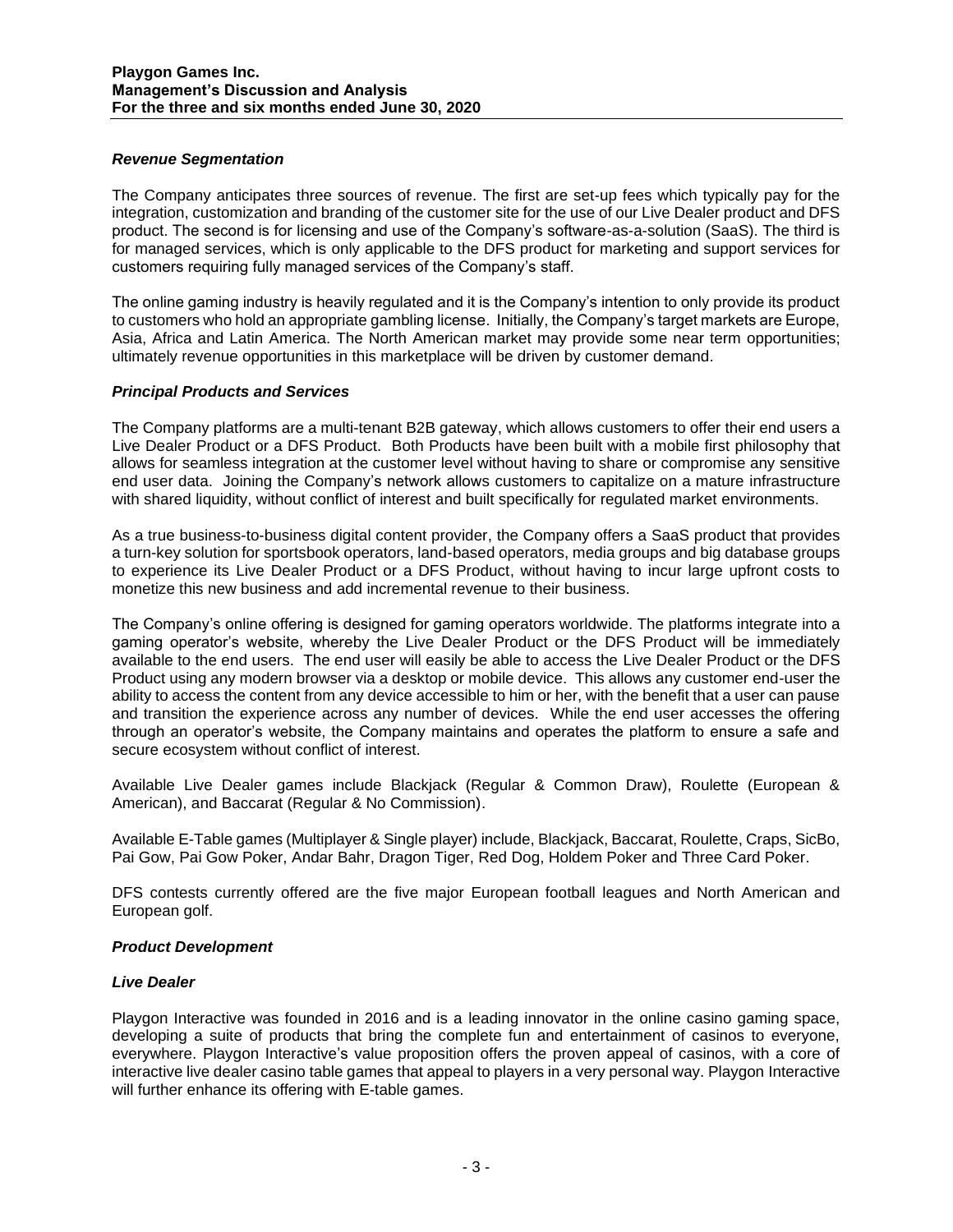Playgon Interactive employs best in breed technology to deliver a seamless, interactive, and immersive online casino experience. Playgon Interactive is a mobile-first developer, where every game created has been made with mobile gaming in mind. Playgon Interactive's focus is on mobile-first ergonomic designs and single-touch interactivity, bringing cutting-edge handheld features and functionality to gambling enthusiasts who have long been demanding a world-class mobile experience.

Playgon Interactive's proprietary technology is built for robustness, scalability, and user experience. Playgon Interactive makes use of the latest technologies, like Progressive Web Apps, to deliver a fast, secure, native-like unmatched user experience.

## *Daily Fantasy Sports*

Effective May 12, 2016, the Company and Bellwether Technologies, Inc. ("Bellwether") entered into an agreement (the "Bellwether Agreement") pursuant to which Bellwether: (i) granted the Company a perpetual license for a software platform (the "Bellwether Platform License"); (ii) agreed to build and integrate a proprietary software (the "DFS Product") onto the Bellwether Platform for commercial use; and (iii) agreed to provide maintenance and support for the Bellwether Platform and the DFS Product for an initial term of two years, subject to extension for an additional three-year period.

As at June 30, 2020, the Company has paid Bellwether development fees totaling \$2,147,972 in connection with the development of the DFS Product and \$506,868 for software development and support. During the year ended December 31, 2018 the Company fully impaired the Bellwether license See also "DFS Platform and Network Update".

## *Distribution Methods*

The Company's products and services will be distributed through the Internet via mobile and desktop, which may provide customers/network partners with advantages over traditional offline gaming competitors, including global reach and additional mobility, a reduced cost base, 24/7/365 access, greater levels of player liquidity and enhanced innovation with respect to product offerings and technology.

The recent events of Covid-19 pandemic have accelerated the need for land-based gaming operator's to adopt a digital strategy as most land-based businesses have been exposed to the pandemic shut downs. This confirms the Company's strategy and distribution methods in the area of digital commerce.

## *Principal Markets and Restricted Markets*

The Company will operate in markets worldwide and license its product to customers who hold a gambling license. The Company plans to have a global presence with an initial focus to partner with gaming operators in the Europe, Africa, Latin America, and Asia. The management of the Company believes that these markets offer the best potential for growth that exists for both Live Dealer and Daily Fantasy Sports products.

Additional opportunities for expansion may exist across North America as the regulatory environment continues to improve for online sports betting and casino gaming.

## *Marketing Plans and Strategies*

## *Live Dealer*

Live Casino has changed from being viewed as merely a strategic option for the online gaming brands into a key gaming segment that offers rich growth and expansion opportunities in new and existing markets.

Globally the online casino gaming market continues to show trends for growth and reach. It has strong player demand across multiple territories and has exhibited greater commercial potential due to regulation, technological innovation and multiple distribution channels. This trend is expected to continue as more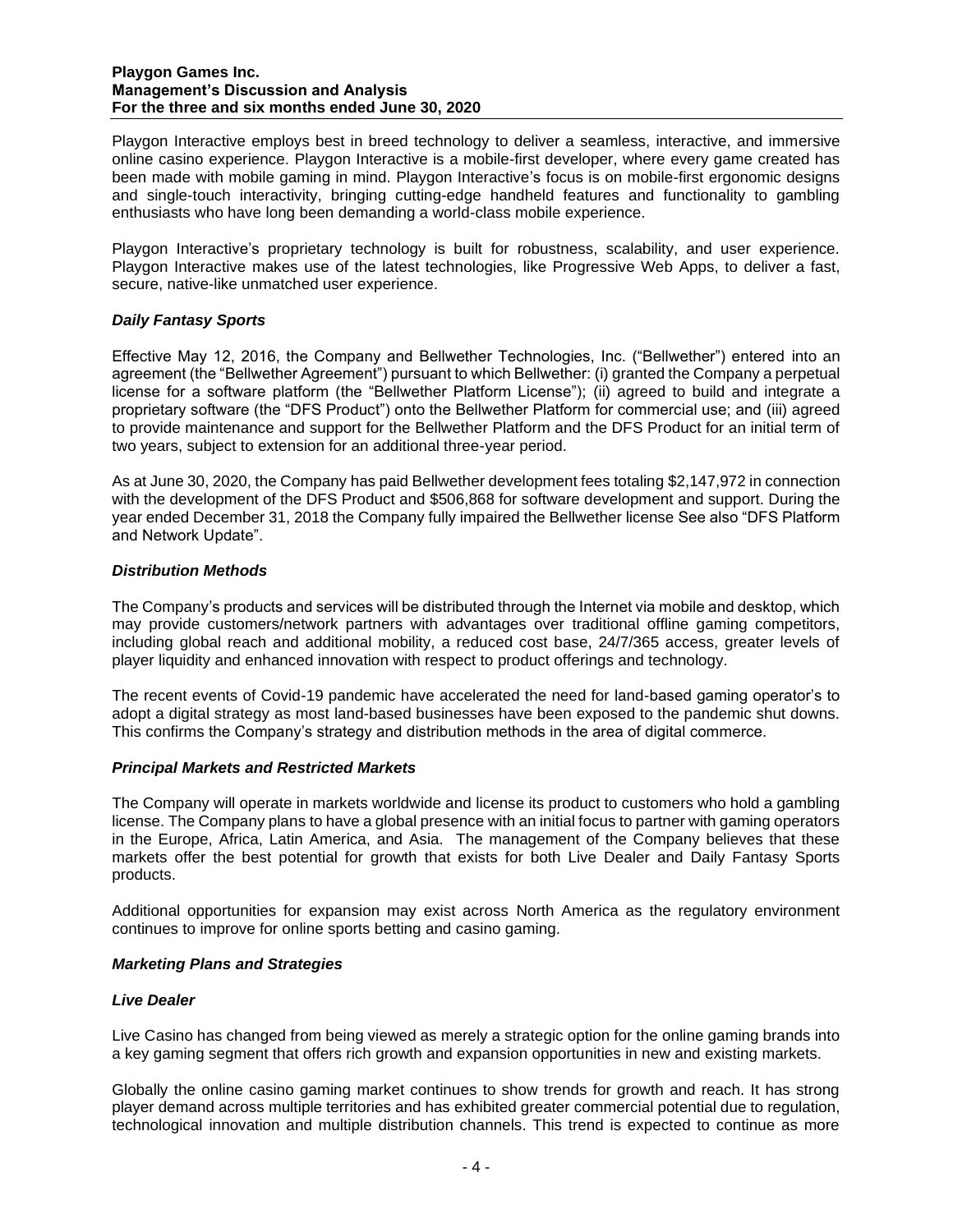regions regulate their individual online casino gaming markets and land-based and digital businesses converge.

The market opportunity for the Company is significant, Real money casino revenues globally in 2019 were projected to reach \$16B USD and are anticipated to reach \$22B USD by 2025 which represents a 37.5% increase between 2019 – 2025 and a CAGR of 5.4% during that same period<sup>1</sup>.

Live Dealer today is an integral part of any online casino operator's portfolio and market strategy. It offers players a unique experience of real and dynamic gaming with a core human element. Operators gain a distinctive segment of games that can strongly incorporate their brand values and appeal as well as expand the demographic and geographic reach of their platform.

The combination of entertainment, trust rendering human element, exciting games and opportunities for real time interaction underpins the foundation for strong growth and market expansion in existing regulated markets worldwide There is also further potential as additional regulated markets become available.

The Company plans to build its marketing campaign by attending industry conferences virtually initially and when possible in person, using direct sales tactics, utilizing a multi-pronged search engine optimization strategy, developing its website, utilizing print advertisements in trade magazines and connecting and networking with third party platform aggregators.

# **Daily Fantasy Sports**

The DFS industry is young and in development phase in Europe and other markets outside of North America. As the Company's focus will be building a B2B platform and network, it will benefit from the focus of consumer facing platforms. Central to the Company's marketing strategy is to align with key distribution partners in its target markets. These distribution partners will have relationships and access to potential target customers. The Company intends to leverage their customer databases and will not have to invest marketing dollars to acquire end users of the DFS Product. On May 31, 2016 the Company entered into an agreement (the "NYX Agreement") with NYX Digital Gaming (USA), LLC ("NYX"), a wholly owned subsidiary of NYX Gaming Group Limited, NYX Gaming Group Limited was purchased by Scientific Games Corporation (NASDAQ: SGMS) ("SGC") in January 2018; Scientific Games is a global leader in technologybased gaming systems, table games, table products and instant games, and a leader in products, services and content for gaming, lottery and interactive gaming markets. Scientific Games combined the acquired company with its own online B2B gaming division to create a new division SG Digital.

The NYX Agreement establishes a strategic relationship between the Company and NYX (now SGC and hereafter referred to as SGC) to develop and distribute the DFS Product on SGC's proprietary platform (the "OGS Platform") and SGC's customer base (the "OGS Network") to SGC clients worldwide.

As part of the agreement: (i) the Company and SGC are co-operating in the development of the DFS Product; (ii) SGC granted the Company an exclusive, irrevocable, non-transferable (except to an affiliate or a third-party non-competitor of SGC) worldwide right to distribute the DFS Product on the OGS Network (the "Network Distribution Rights"); (iii) SGC has granted the Company an exclusive, irrevocable, non-sublicensable and nontransferable (except to an affiliate or a third party non-competitor of SGC) worldwide license to use and exploit the OGS Platform and to use, display, install, copy and create derivative works or otherwise exploit the OGS Platform in connection with the distribution of the DFS Product on the OGS Network (the "OGS License");and (iv) SGC has agreed to offer and promote the DFS Product to its current and future customer base as its sole daily fantasy sports solution and to use its sales and marketing teams to maximize commercial exploitation of the DFS Product throughout the OGS Network.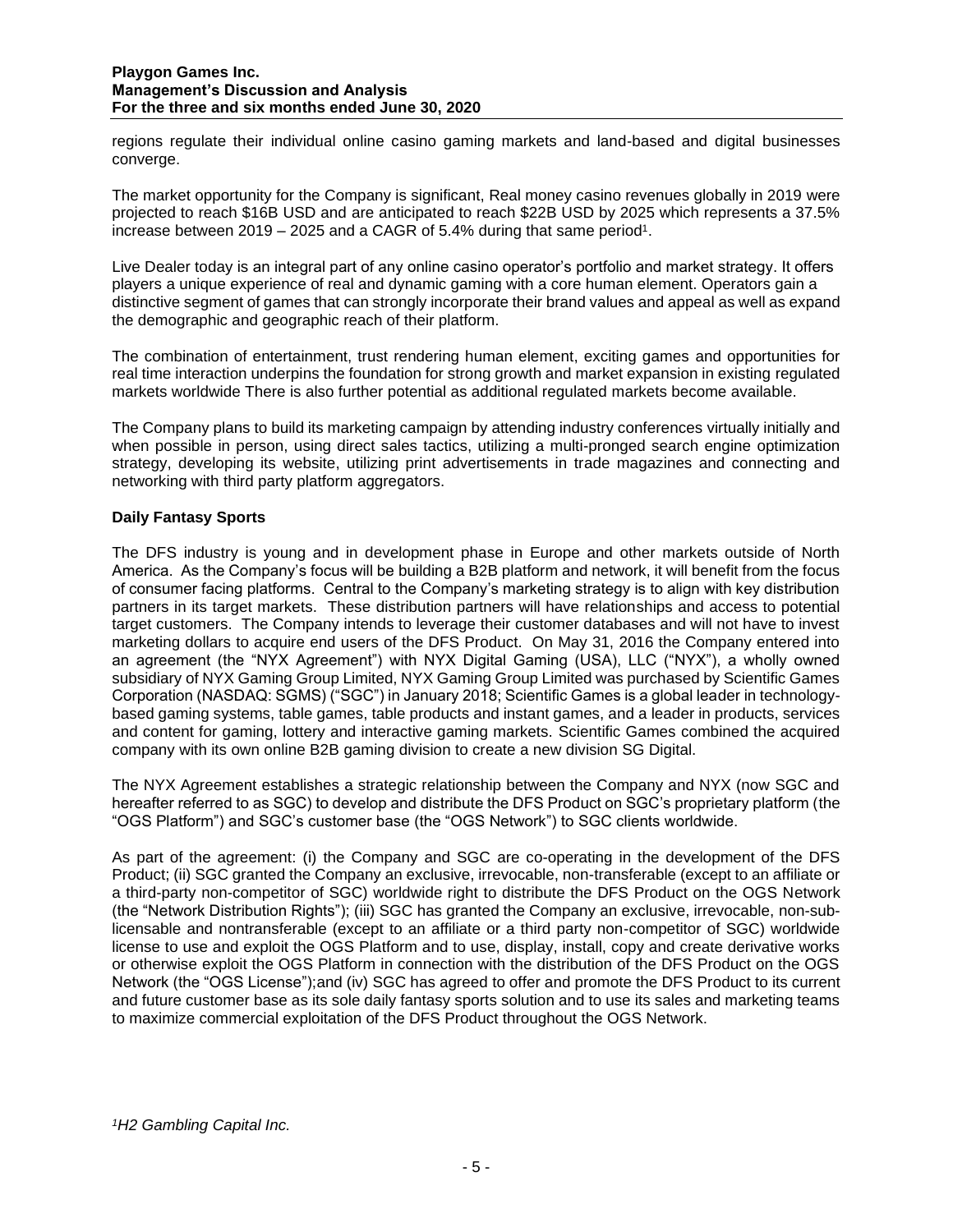In consideration for the Network Distribution Rights and the OGS License, the Company has paid SGC a total of \$322,663 (US\$250,000). The Company must also make a payment of US\$250,000 to SGC upon the commercial launch of the DFS Product on the OGS Platform and the OGS Network. In addition, the Company will pay to SGC a monthly royalty payment for clients through the OGS Network with some minimum guarantees after the product is launched.

The Company's obligation to remit the applicable DFS Royalty will begin 30 days after the commercial launch of the DFS Product on the OGS Platform and the OGS Network. The term of the SGC Agreement is five years from the commercial launch of the DFS Product on the OGS Platform and the OGS Network, which initial term may be renewed by the Company on written notice to SGC for an additional five-year period. To date, SGC has not provided any customers to the Company through its marketing efforts, which have entered into a licensing agreement.

In general, the Company plans to build its marketing campaign by attending industry conferences, initially virtually and, when possible, in person, using direct sales tactics, utilizing a multi-pronged search engine optimization strategy, developing its website, utilizing print advertisements in trade magazines and connecting and networking with third party platform aggregators.

## *Competition*

The Company may not be able to compete successfully against current and future competitors, and the competitive pressures the Company faces could harm its business and prospects. Broadly speaking, the Internet media, entertainment, fantasy sports, and iGaming industry are highly competitive. The level of competition is likely to increase as current competitors improve their product offerings and as new participants enter the market. Some of the Company's current and potential competitors have longer operating histories, larger customer bases, greater name and brand recognition and significantly greater financial, sales, marketing, technical and other resources than the Company. Additionally, these competitors have research and development capabilities that may allow them to develop new or improved products that may compete with products the Company markets and distributes.

## *Proprietary Protections*

The Company owns 100% of the Live Dealer Product and DFS Product. The Company will rely on a combination of trademark, copyright and trade secret laws, as well as confidentiality agreements and technical measures to protect its proprietary rights.

# *Regulatory Matters*

The Company has received a B2B skilled gaming license from the Malta Gaming Authority ("MGA") on April 6, 2018, enabling it to provide its Product to licensed operators of the MGA. The license entitles the Company to manufacture, supply, install and adapt gambling software for electronic devices or websites in a network setting.

On August 10, 2017, the Company received Gaming Laboratories International ("GLI") certification for its DFS platform for Italy and the United Kingdom. The GLI certification covers both the Company's sports offerings of European Football and European and PGA Golf and provided the necessary accreditation required to launch the Company's platform in Italy and in the UK.

The Company plans to upgrade its current MGA license to accommodate the licensing of its newly acquired B2B Live Dealer Products from a Type 4 to a Type 1 license category. The Company may also seek other licensing authority in the future as customer business dictates.

# *iGaming Platforms*

The Company's proprietary Live Dealer Product provides the following competitive advantages: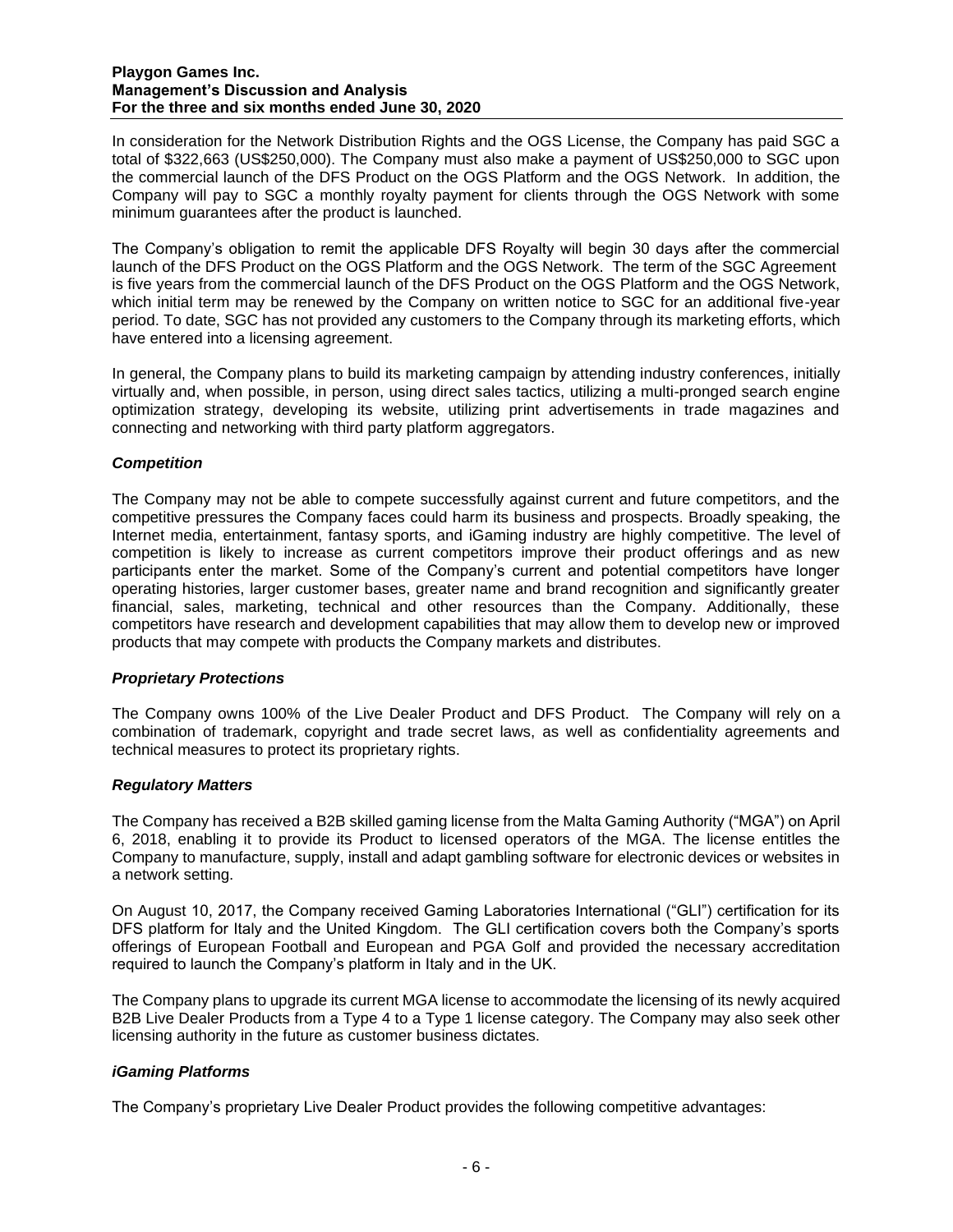- Enables multiple operators to gain access to one Live Dealer studio which is streaming from Las Vegas, Nevada;
- Product development is mobile focused to enhance player UI and UX, attracting the most soughtafter player segment; the discerning, higher value, returning player;
- Product development uses Progressive Web App (PWA) technology, device agnostic, every user, every browser, every device;
- Cloud based technology built for robustness, scalability and zero latency with streaming; and
- Portrait only Live Dealer and E-Table games offering single hand Ergonomics which provides effortless gameplay for the mobile user.

The Company has an established a 12,000 sq ft state-of-the-art live broadcast studio in Las Vegas, Nevada. The Company operates its tables under the strict and fair gaming standards of land-based casinos. Studio operations are planned to launch in Q4 2020 and will be supervised 24/7 by supervisors with extensive experience in land-based operations. The Company will add additional studios as customer business dictates.

The Company's proprietary DFS Platform provides the following competitive advantages:

- Enables multiple operators to join a network as regulation permits to share liquidity; which means each operator's end user is able to participate in a common pool of other operators end users to promote larger contest sizes;
- enables operators the option to offer its clients entry into ring-fenced contests or network wide contests for enhanced liquidity and prize pools;
- uniquely designed, guided custom lobby experience will ensure players easy access to enter contests and maximize customer retention;
- designed games such as the "pick 'em" which will provide the casual new user unprecedented ease of entry in new emerging markets;
- platform architecture has been designed to scale;
- proprietary skill matching algorithm for head to head matches to promote a healthy game economy; and
- mobile accessible on Android and iOS.

With the MGA license received April 6, 2018, the Company is in a position to partner with licensed operators and launch a network for all markets not requiring a specific license. The Company's expectation is to launch a network in fiscal 2021 but ultimately will be determined by customer agreements and integration into the new network. In addition, the company is reevaluating its product and strategy from its network experience in the Italian market, this network was discontinued after the 2018/19 Serie A season due to economic viability of the network.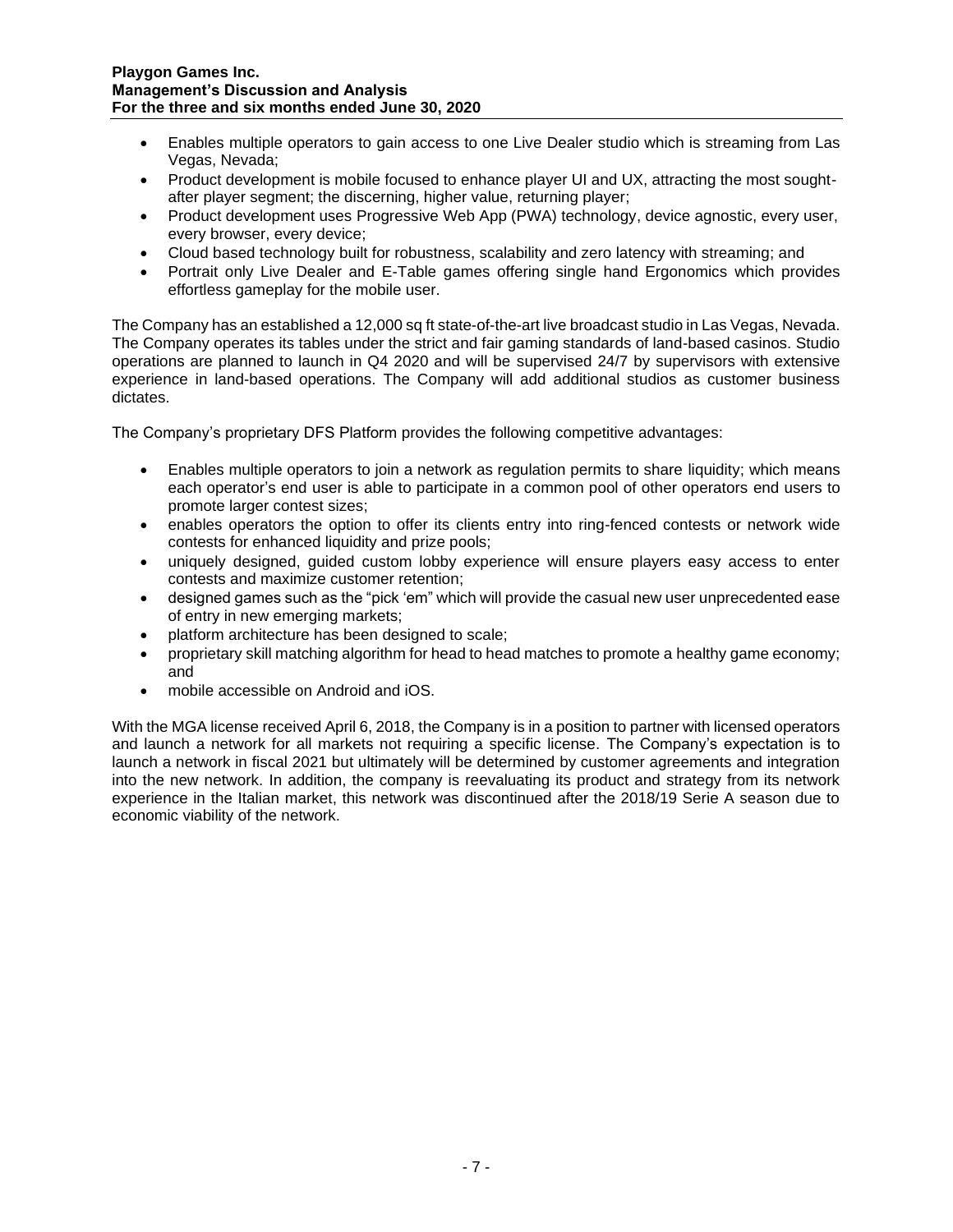## *Acquisition of Playgon Interactive*

On June 19, 2020, the Company acquired 16,850,447 (100%) common shares of Playgon Interactive through the issuance of 63,333,333 common shares of the Company at \$0.15 per common share for a total value of \$9,500,000. The acquisition has been treated as an acquisition of an intangible asset.

The assets and liabilities of Playgon Interactive and its subsidiaries on acquisition were as follows:

|                                          | \$          |
|------------------------------------------|-------------|
| Cash                                     | 30,206      |
| Amounts receivable                       | 7,482       |
| Sales tax receivable                     | 50,952      |
| Prepaids                                 | 836         |
| Security deposit                         | 91,205      |
| Property and equipment                   | 631,816     |
| Intangible assets                        | 399,923     |
| Right-of-use asset                       | 186,460     |
| Accounts payable and accrued liabilities | (1,025,761) |
| Loans payable                            | (560,000)   |
| Long-term debt                           | (1,280,775) |
| Lease liability                          | (204, 332)  |
| Net liabilities                          | (1,671,988) |

The total consideration for the acquisition was as follows:

| Value of common shares issued | 9,500,000  |
|-------------------------------|------------|
| Net liabilities acquired      | 1,671,988  |
| Total consideration           | 11,171,988 |

Pursuant to the terms of the purchase agreement, 4,608,891 Common Shares (the "Indemnity Escrow Consideration Shares"), were placed in escrow to satisfy any indemnity claims. Subject to the satisfaction of any agreed claims under the purchase agreement, 50% of the Indemnity Escrow Consideration Shares will be released to certain selling shareholders on the one-year anniversary of the closing date of the Playgon Acquisition and the balance will be released on the 18-month anniversary of the closing date of the Playgon Acquisition. In addition, 41,480,009 common shares of the Company (the "Release Escrow Consideration Shares") will be subject to resale restrictions, such that 12.5% of the Release Escrow Consideration Shares shall be released for sale on a quarterly basis following the initial six-month anniversary of the closing date of the Playgon Acquisition. If the aggregate of indemnity claims exceeds the number of Indemnity Escrow Consideration Shares multiplied by \$0.15 per share, the Release Escrow Consideration Shares shall also be subject to recovery by the Company to a maximum indemnity cap of \$5,000,000.

## *Purchase of Mondogoal Assets*

Effective May 11, 2017, the Company entered into an asset purchase agreement (the "Mondogoal Purchase") with Mondogoal whereby the Company purchased Mondogoal's operating assets consisting of intellectual property, trademarks and client contracts (the "Mondogoal Purchased Assets") for the Company's DFS B2B operations to be conducted in Italy. The purchase price paid for the Mondogoal Purchased Assets was US\$247,500 plus certain unpaid liabilities of Mondogoal related to the assets. In addition, the Company agreed to pay Mondogoal an amount equal to the value of the net gaming revenues derived from the Mondogoal Purchased Assets during each of the first three anniversary periods, to be payable in common shares of the Company that are priced in the context of the market (the "Earn-out Shares") to a maximum of US\$300,000 and subject to TSXV approval. As of June 30, 2020, no Earn-out Shares have been issued.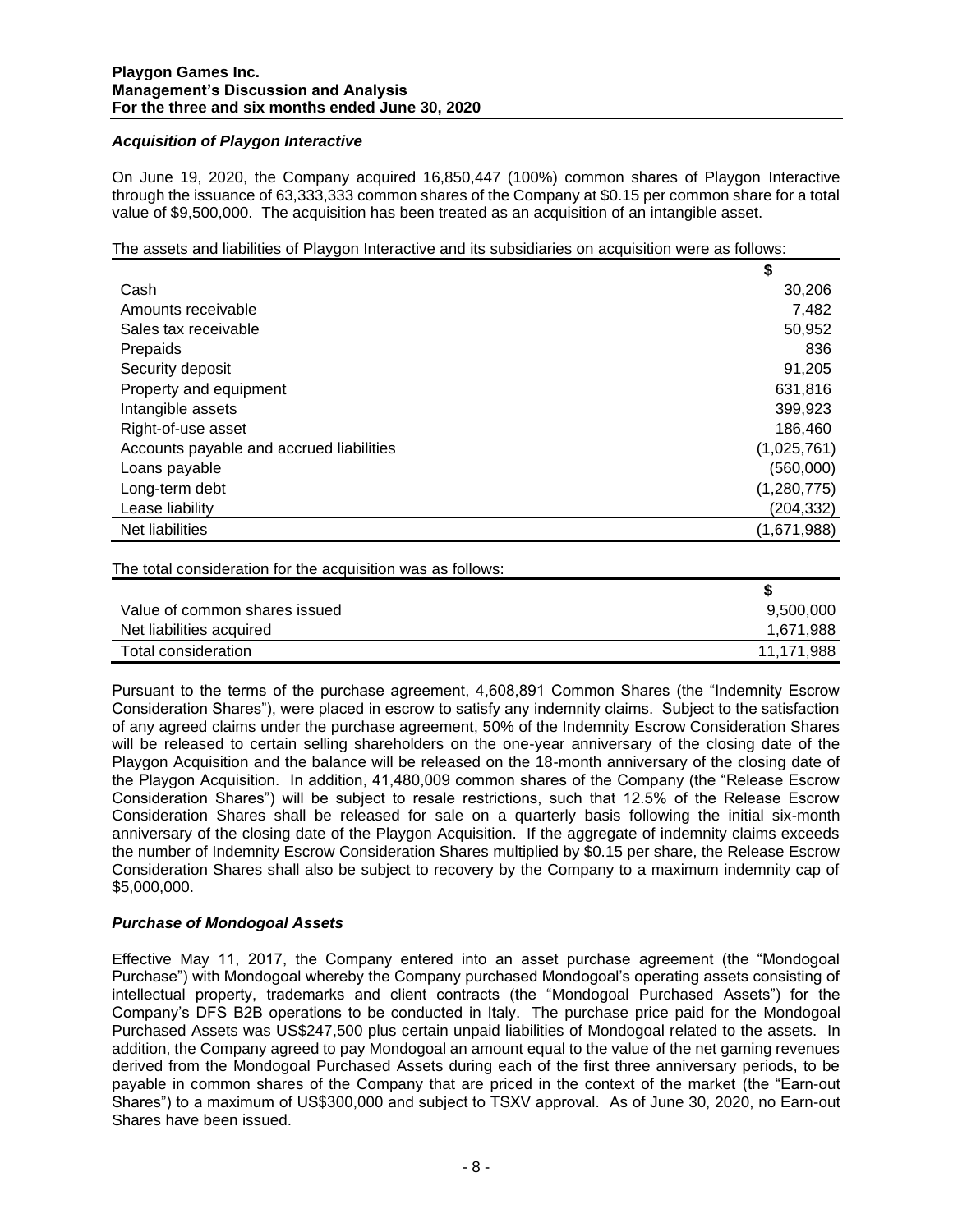Mondogoal has ceased operations and has failed to perform its obligations under the Mondogoal Purchase. The Company believes it has no further obligations owing under the Mondogoal Purchase and has the right to certain damages under the Mondogoal Purchase. The Company has no customers using Mondogoal's operating assets it acquired as three of Mondogoal's Italian operators were not renewed on July 31, 2019.

# **SUMMARY OF QUARTERLY RESULTS**

The following selected financial information is derived from the unaudited condensed interim consolidated financial statements of the Company prepared in accordance with IFRS.

|                                         | Fiscal 2020             |                   | Fiscal 2019      |                   |                         |                   | Fiscal 2018     |                   |
|-----------------------------------------|-------------------------|-------------------|------------------|-------------------|-------------------------|-------------------|-----------------|-------------------|
|                                         | <b>June 30,</b><br>2020 | March 31,<br>2020 | Dec. 31,<br>2019 | Sept. 30,<br>2019 | <b>June 30.</b><br>2019 | March 31.<br>2019 | Dec.31,<br>2018 | Sept. 30,<br>2018 |
|                                         | \$                      | \$                | \$               | \$                | \$                      | \$                | \$              | \$                |
| <b>Operations:</b>                      |                         |                   |                  |                   |                         |                   |                 |                   |
| Revenue                                 | Nil                     | Nil               | Nil              | Nil               | 6,139                   | 44,650            | 42,211          | 16,738            |
| Expenses                                | 1,472,572               | 373,434           | 615,156          | 526,340           | 491,531                 | 677,510           | (960, 275)      | (1,395,189)       |
| Other items                             | 10,745                  | (37, 876)         | (20, 722)        | 13,560            | (795)                   | 9,118             | (3, 129, 976)   | 11,619            |
| Net loss                                | (1,461,827)             | (411, 310)        | (637, 188)       | (512, 780)        | (484,597)               | (623, 860)        | (4,048,040)     | (1,366,832)       |
| Basic and<br>diluted loss per<br>share  | (0.02)                  | (0.01)            | (0.01)           | (0.01)            | (0.01)                  | (0.01)            | (0.07)          | (0.03)            |
| Dividends per<br>share                  | Nil                     | Nil               | Nil              | Nil               | Nil                     | Nil               | Nil             | Nil               |
| <b>Statement of Financial Position:</b> |                         |                   |                  |                   |                         |                   |                 |                   |
| Working capital<br>(deficiency)         | 1,082,729               | (1,593,343)       | (1, 188, 205)    | (596, 883)        | (432,050)               | (574, 351)        | (184, 578)      | 524,390           |
| Total assets                            | 17,075,633              | 189,084           | 253,379          | 259,939           | 363,095                 | 281,894           | 542,057         | 4,212,622         |
| Total long-term<br>liabilities          | 1,359,449               | Nil               | Nil              | Nil               | Nil                     | Nil               | Nil             | Nil               |

The quarterly fluctuations in net loss are generally correlated to the level of management's activities related to the acquisition of companies, rights, licenses and other projects. Loss is also impacted by the non-cash fluctuations in the Company's amortization of intangible assets, share based compensation, and other corporate costs. Comprehensive loss is impacted by the foreign currency translation adjustment resulting from Bitrate reporting their financial statements in CAD rather than their functional currency of USD.

The Company was generating revenues through its DFS operations until June 30, 2019 (2019 Q2). During the three months ended December 31, 2018 (2018 Q4), a \$3,114,144 impairment of the Company's intangible assets was recorded. During the three months ended June 30, 3020 (2020 Q2), the Company acquired Playgon Interactive and its wholly owned subsidiaries resulting in increased overall expenses.

# **RESULTS OF OPERATIONS – Three Months Ended June 30, 2020**

For the three months ended June 30, 2020 the Company had sales of \$nil and a net loss of \$1,461,827 compared to sales of \$6,319 and a net loss of \$484,594, respectively, for the three months ended June 30, 2019. The increase in net loss is due to the following:

- I. Sales decreased to \$nil (June 30, 2019 \$6,139) as the Company did not have any DFS operations during the period ended June 30, 2020.
- II. Amortization expense increased to \$122,148 (June 30, 2019 \$nil) related to the amortization of intangible assets acquired in the Playgon Acquisition.
- III. Consulting fees decreased to \$36,152 (June 30, 2019 \$218,100) as the Company has reduced the number of external consultants.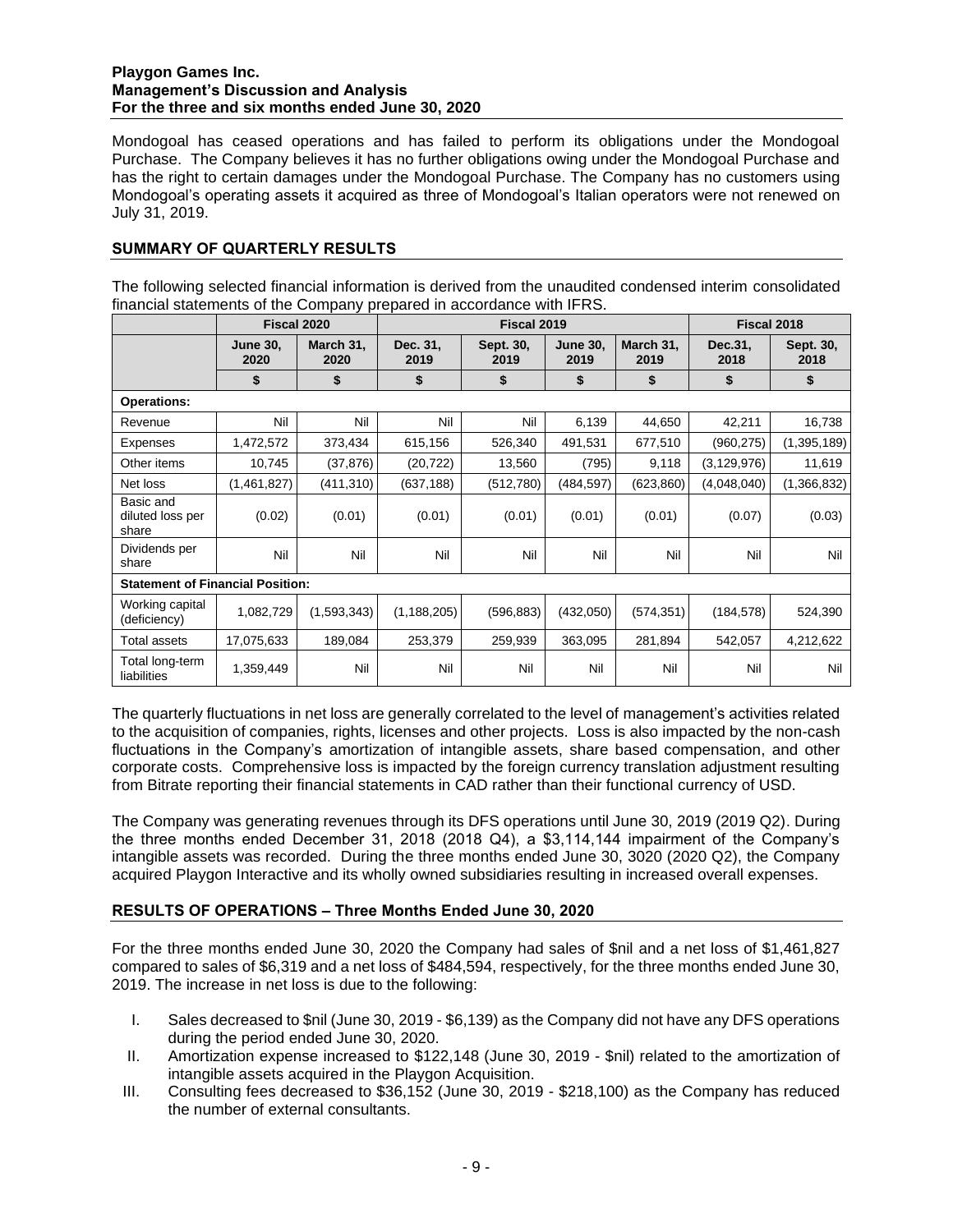- IV. Interest expense increased to \$25,791 (June 30, 2019 \$nil) as the Company received loans during the year and acquired additional loans in the Playgon Acquisition.
- V. Professional fees increased to \$252,452 (June 30, 2019 \$69,133) as the Company incurred additional costs associated with completing the Playgon Acquisition
- VI. Share-based compensation increased to \$638,162 (June 30, 2019 credit of \$53,657) as the Company granted options to directors and officers of the Company.

# **RESULTS OF OPERATIONS – Six Months Ended June 30, 2020**

For the six months ended June 30, 2020 the Company had sales of \$nil (2019 - \$50,789) and a net loss of \$1,873,137 compared to a net loss of \$1,108,339 for the six month period ended June 30, 2019. The increase in net loss is due to the following:

- I. Sales decreased to \$nil (June 30, 2019 \$50,789) as the Company did not have any DFS operations during the period ended June 30, 2020.
- II. Amortization expense increased to \$122,148 (June 30, 2019 \$nil) related to the amortization of intangible assets acquired in the Playgon Acquisition.
- III. Consulting fees decreased to \$154,372 (June 30, 2019 \$542,051) as the Company has reduced the number of external consultants.
- IV. Interest expense increased to \$37,106 (June 30, 2019 \$nil) as the Company received loans during the year and acquired additional loans in the Playgon Acquisition.
- V. Professional fees increased to \$273,650 (June 30, 2019 \$88,480) as the Company incurred additional costs associated with completing the Playgon Acquisition
- VI. Share-based compensation increased to \$644,190 (June 30, 2019 credit of \$90,669) as the Company granted options to directors and officers of the Company.

## **LIQUIDITY AND CAPITAL RESOURCES**

The Company's operations have been primarily funded from equity financings, which are dependent upon many external factors and may be difficult to secure or raise when required on terms acceptable to the Company or at all. During the six months ended June 30, 2020, the Company incurred a net loss of \$1,873,137, has working capital of \$1,082,729 (December 31, 2019 - negative working capital of \$1,188,205) and an accumulated deficit of \$25,503,845 (December 31, 2019 - \$23,630,708). The Company recognizes that its objectives and scope of expenditures may change with ongoing results and, as a result, it may be required to obtain additional financing. While the Company has been successful in securing financing in the past, there can be no assurance that it will be able to do so in the future.

On March 11, 2020 the World Health Organization ("WHO") declared a global pandemic. In order to combat the spread of COVID-19 governments worldwide, including Canada, have enacted emergency measures including travel bans, legally enforced or self-imposed quarantine periods, social distancing and business and organization closures. These measures will have a significant, negative effect on the economy of all nations for an undeterminable period of time, the extent of which is also uncertain.

These factors indicate the existence of a material uncertainty that may cast significant doubt about the Company's ability to continue as a going concern. If for any reason the Company is unable to continue as a going concern, it could impact the Company's ability to realize assets at their recognized values and to meet its liabilities in the ordinary course of business at the amounts stated in the unaudited condensed consolidated interim financial statements.

## **FINANCING ACTIVITIES AND CAPITAL EXPENDITURES**

During the six months ended June 30, 2020:

On June 17, 2020, the Company completed a subscription receipt financing, including the exercise of a compensation option issued to Beacon Securities Limited (the "Agent"), of an aggregate of 38,331,588 subscription receipts of the Company (the "Subscription Receipts") at a price of \$0.15 per Subscription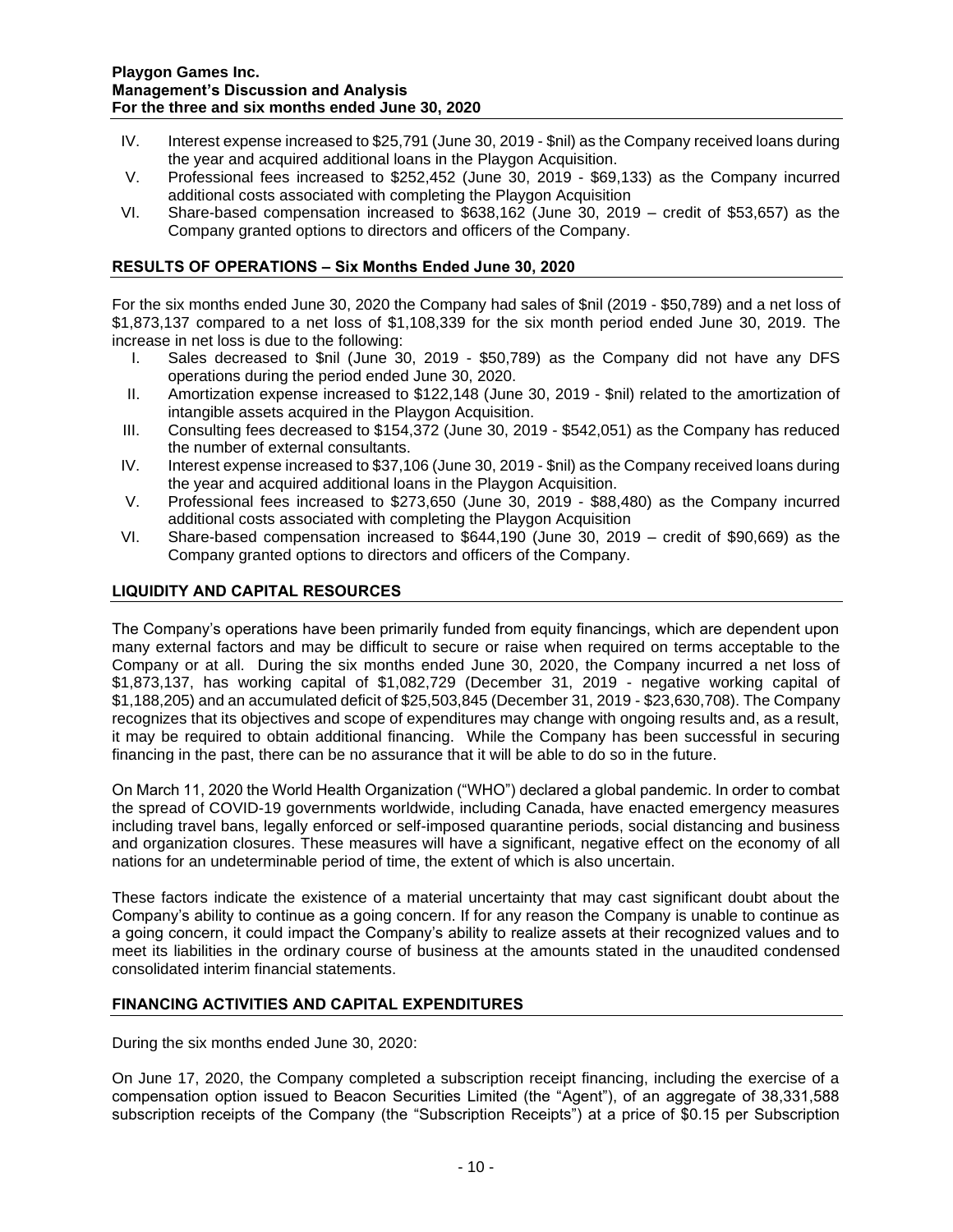Receipt for aggregate gross proceeds of \$5,749,738 (the "Financing"). The proceeds of the Subscription Receipts, less 50% of the Agent's aggregate cash fee of \$364,080, were paid into escrow and released on completion of the Playgon Acquisition on June 19, 2020. The Agent was also issued 1,171,866 compensation options and received 96,960 common shares of the Company in lieu of cash compensation, which shares were issued at a deemed price of \$0.15 per share.

On June 19, 2020 the Company issued 63,333,333 common shares at \$0.15 per common share for a total value of \$9,500,000 for the acquisition of Playgon Interactive (Refer to *Acquisition of Playgon Interactive*  above).

Subsequent to June 30, 2020 the Company issued 3,150,000 common shares for total proceeds of \$630,000 in connection with the exercise of 3,150,000 warrants at \$0.20.

Upon completion of the Playgon Acquisition, the Company acquired short term loans of \$560,000 which are short term in nature and with interest rates ranging from 5% to 7%. During the six months ended June 30, 2020, the Company received additional loan proceeds of \$199,750 for working capital purposes (2019 - \$300,000) and made loan payments of \$60,000 (2019 - \$nil).

As at June 30, 2020 the Company has \$133,660 and US\$822,194 (CAD\$ - 1,120,486) owing to various third party lenders. The loans are secured by assets of the Company and bear interest at 5% per annum. The loan repayment schedule is based on an amount equal to 25% of the free cash flow of the Company, that is cash flow generated by operations after deducting all expenditures ("Available Cash Flow"). As at June 30, 2020 the Company does not expect to have Available Cash Flow, over the next twelve months, for the purposes of debt repayments and has recorded the debt as a long-term liability. The Company evaluates the likelihood of having Available Cash Flow for debt repayments on a quarterly basis.

As at June 30, 2020 the Company has \$50,000 in long term loans payable to the Government of Canada received under the Canada Emergency Business Account ("CEBA") program. The loans are interest free and mature on December 31, 2022. Should the Company repay the balance of the loans before the maturity date, 25% of the loan will be forgiven.

During the six months ended June 30, 2019, the Company's financing activities provided cash of \$5,155,950 (2019 - \$940,000).

During the year ended December 31, 2019, the Company completed a first tranche of a non-brokered private placement of 11,600,000 units at a price of \$0.10 per unit for gross proceeds of \$1,159,985. Each unit consisted of one common share of the Company and one non-transferable common share purchase warrant. Each warrant entitles, subject to accelerated vesting in certain circumstances, the holder to purchase an additional common share of the Company at an exercise price of \$0.20 per until April 4, 2020. In addition, the Company completed a second tranche of a non-brokered private placement of 3,400,000 units at a price of \$0.10 per unit for gross proceeds of \$340,000. Each unit consisted of one common share of the Company and one non-transferable common share purchase warrant. Each warrant entitles the holder to purchase an additional common share of the Company at an exercise price of \$0.20 per until July 17, 2020.

# **CONTRACTUAL COMMITMENTS**

The Company must make a payment of US \$250,000 to SGC upon the commercial launch of the DFS Product on the OGS Platform and the OGS Network. In addition, the Company will pay to SGC a monthly royalty payment. See also "Marketing Plans and Strategies".

## **OFF-BALANCE SHEET ARRANGEMENTS**

The Company has no off-balance sheet arrangements.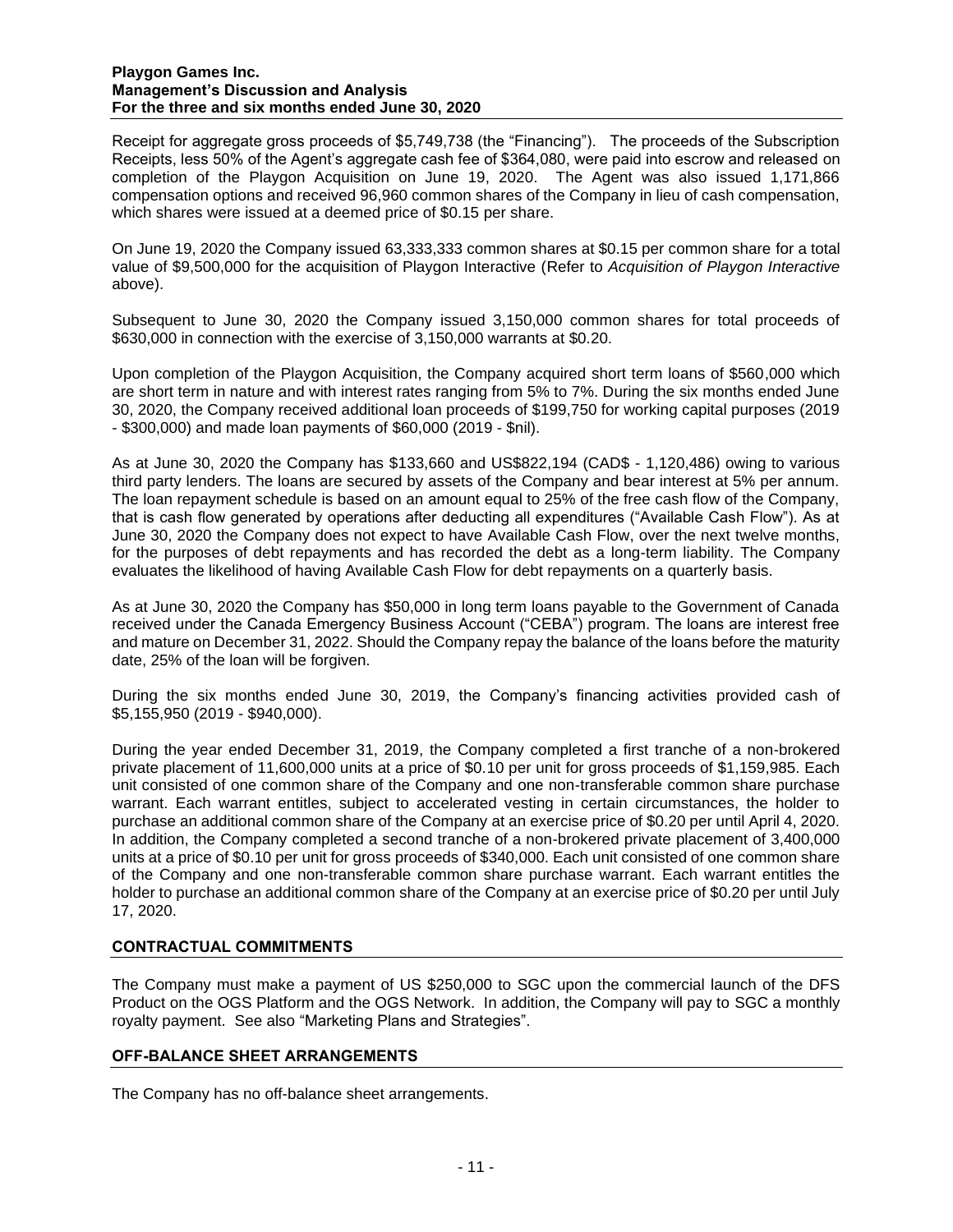## **CHANGES IN ACCOUNTING PRINCIPLES**

On January 1, 2020, the Company adopt the amendments to IFRS 3 *Business Combinations*. The amendment:

- clarifies minimum requirements to be a business,
- clarifies market participants ability to replace missing elements,
- clarifies the assessment of whether an acquired process is substantive,
- narrows the definition of outputs, and
- provides for an optional concentration test which is met if substantially all of the fair value of the gross net assets acquired is concentrated in a single identifiable asset or group of similar identifiable assets.

## **CRITICAL ACCOUNTING ESTIMATES**

The preparation of financial statements in conformity with IFRS requires management to make estimates and assumptions that affect the reported amounts of assets and liabilities and disclosure of contingent assets and liabilities at the date of the financial statements, and the reported amounts of revenues and expenditures during the reporting period. The significant estimates made by management include the determination of useful lives for property and equipment and intangible assets, determination of functional currency, the categorization of financial instruments, estimation of the fair values of financial instruments, determination of impairments of long-lived assets, valuations of allowances for future income tax assets, and assumptions used for share-based compensation. Actual results may differ from those estimates.

#### **RELATED PARTY TRANSACTIONS AND BALANCES**

Transactions with related parties are made in the normal course of business and are measured at the exchange amount, which is the amount of consideration established and agreed to by the related parties.

*(a) Transactions with Key Management Personnel*

Key management personnel include those persons having authority and responsibility for planning, directing and controlling the activities of the Company as a whole. The Company has determined that key management personnel consists of members of the Company's Board of Directors and its executive officers.

During the six months ended June 30, 2020, the Company incurred \$445,076 for compensation to directors and officers and/or their related companies compared to \$264,278 for the six months ended June 30, 2019. As at June 30, 2020, \$758,112 (December 31, 2019 - \$742,986) remained unpaid and has been included in accounts payable and accrued liabilities.

*(b) Transactions with Other Related Parties*

During the six months ended June 30, 2020, the Company incurred legal expenses of \$19,196 (2019 - \$19,309) by Meretsky Law Firm, a law firm of which a director of the Company is a partner. As at June 30, 2020, \$50,732 (December 31, 2019 - \$42,550) remained unpaid and has been included in accounts payable and accrued liabilities.

#### **RISK FACTORS**

The business and operations of the Company are subject to numerous risks, many of which are beyond the Company's control. The Company considers the risks set out below to be some of the most significant to potential investors in the Company, but not all of the risks are associated with an investment in securities of the Company. If any of these risks materialize into actual events or circumstances or other possible additional risks and uncertainties of which the Company is currently unaware or which it considers to be material in relation to the Company's business actually occur, the Company's assets, liabilities, financial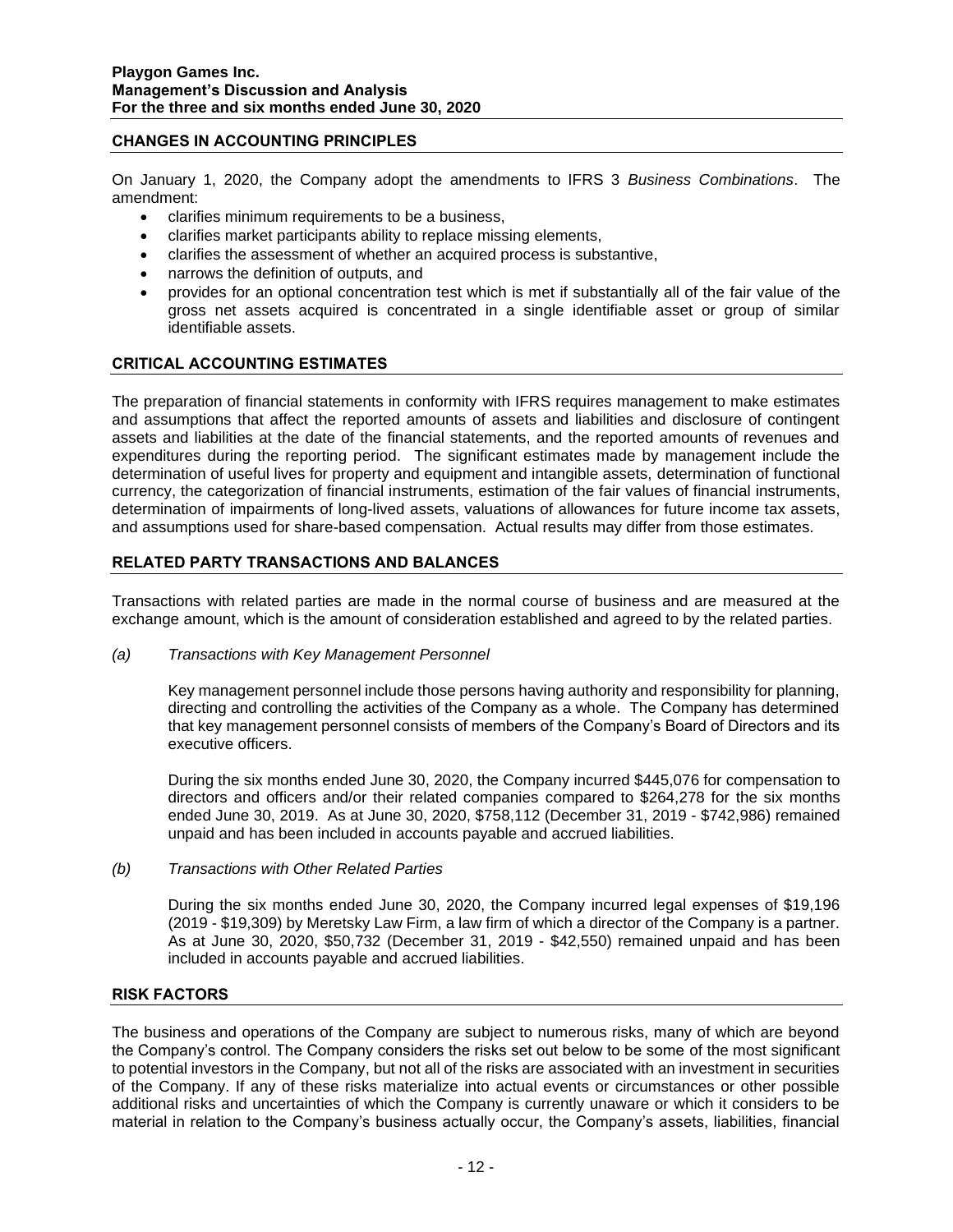condition, results of operations (including future results of operations), business and business prospects, are likely to be materially and adversely affected. In such circumstances, the price of the Company's securities could decline and investors may lose all or part of their investment.

## **Global Pandemics**

On March 11, 2020 the World Health Organization declared coronavirus COVID-19 a global pandemic. This contagious disease outbreak, which has continued to spread, and any related adverse public health developments, has adversely affected workforces, customers, economies, and financial markets globally, potentially leading to an economic downturn. It has also disrupted the normal operations of many businesses, including ours. This outbreak could decrease spending, adversely affect demand for our product and harm our business and results of operations; however, the Company has also recognized that the pandemic has led to a global increase in screen time and online gaming which is beneficial to the Company's operations. It is not possible for us to predict the duration or magnitude of the adverse results of the outbreak and its effects on our business, results of operations, or how it will impact the Company's ability to conduct financings at this time.

## **Additional Financing**

The Company may need additional financing. The Company's ability to obtain additional financing will depend on investor demand, operating performance, the condition of the capital markets and other factors. If the Company raises additional funds through the issuance of equity, equity-linked or debt securities, those securities may have rights, preferences, or privileges senior to the rights of holders of the Company shares, and existing holders of such shares may experience dilution.

## **Risks Related to Potential Inability to Protect Proprietary Technology**

To protect its proprietary technology, the Company will rely principally upon copyright and trade secret protection. All proprietary information that can be copyrighted will be marked as such. There can be no assurance that the steps taken by the Company in this regard will be adequate to prevent misappropriation or independent third-party development of the Company's technology. Further, the laws of certain countries in which the Company anticipates licensing its technologies and products do not protect software and intellectual property rights to the same extent as the laws of Canada. The Company will generally not include in its software any mechanism to prevent or inhibit unauthorized use, but the Company will generally require the execution of an agreement that restricts unauthorized copying and use of its products. If unauthorized copying or misuse of its products were to occur, the Company's business and results of operations could be materially adversely affected.

While the disclosure and use of the Company's proprietary technology, know-how and trade secrets will be generally controlled under agreements with the parties involved, there can be no assurance that all confidentiality agreements will be honored, that others will not independently develop similar or superior technology, that disputes will not arise concerning the ownership of intellectual property, or that dissemination of the Company's proprietary technology, know-how and trade secrets will not occur. Further, if an infringement claim is brought against the Company, litigation would be costly and time consuming, but may be necessary to protect its proprietary rights and to defend itself. The Company could incur substantial costs and diversion of management resources in the defense of any claims relating to the proprietary rights of others or in asserting claims against others. If the Company cannot prevent other companies from infringing on its technologies, it may not achieve profitability and an investor may lose his or her investment.

## **Risks Related to Potential Intellectual Property Rights Claims**

Companies in the Internet, technology and media industries own large numbers of patents, copyrights, trademarks and trade secrets and frequently enter into litigation based on allegations of infringement or other violations of intellectual property rights. The Company may be subject to intellectual property rights claims in the future and its technologies may not be able to withstand any third-party claims or rights against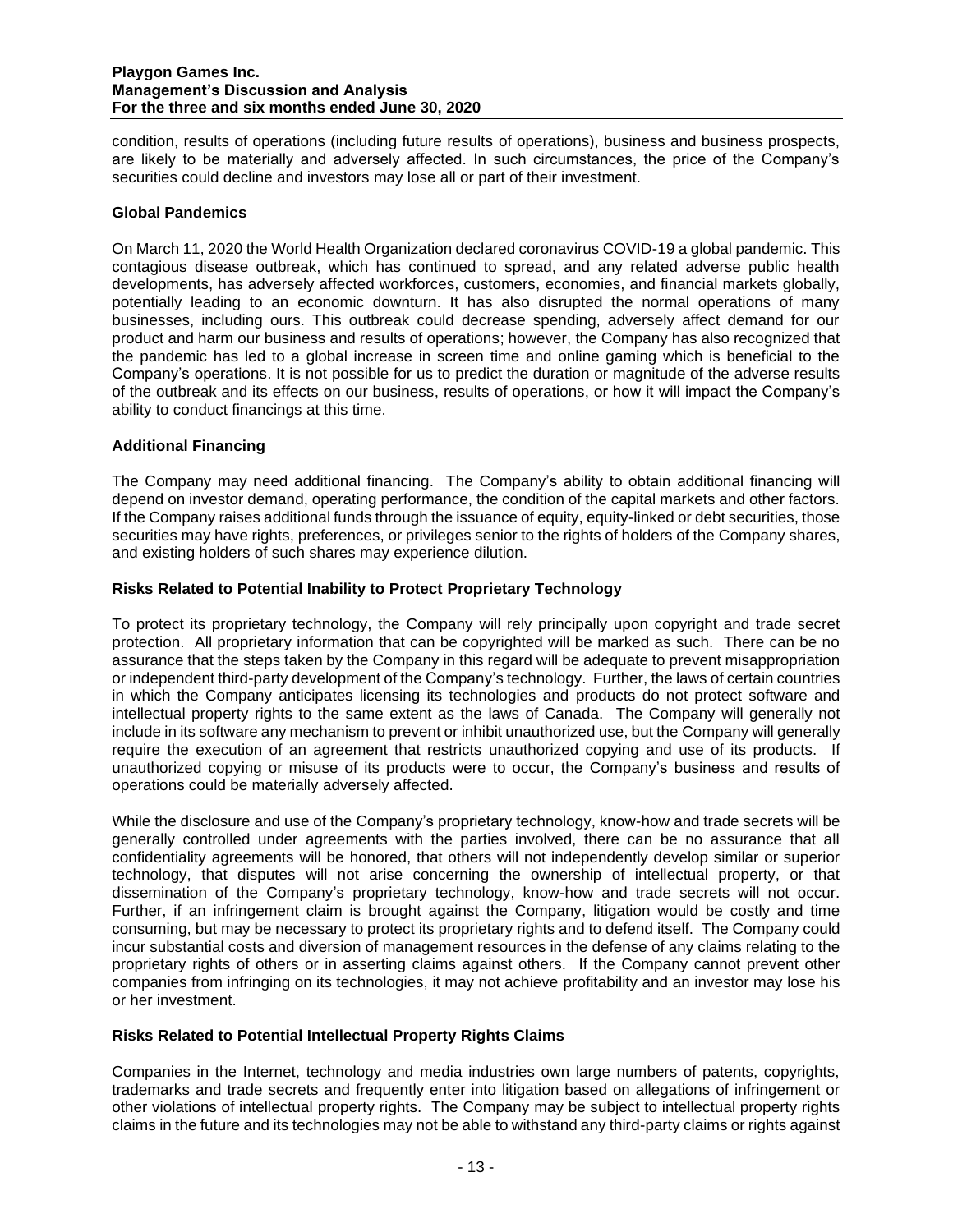their use. Any intellectual property claims, with or without merit, could be time consuming, expensive to litigate or settle and could divert management resources and attention. An adverse determination also could prevent the Company from offering its products and services to others and may require that it procure substitute products or services for these members.

With respect to any intellectual property rights claim, the Company may have to pay damages or stop using technology found to be in violation of a third party's rights. The Company may have to seek a license for the technology, which may not be available on reasonable terms and may significantly increase its operating expenses. The technology also may not be available for license to the Company at all. As a result, the Company may also be required to develop alternative non-infringing technology, which could require significant effort and expense. If the Company cannot license or develop technology for the infringing aspects of its business, it may be forced to limit its product and service offerings and may be unable to compete effectively. Any of these results could harm the Company's brand and prevent the Company from generating sufficient revenue or achieving profitability.

## **Risks Related to Uncertainty of the iGaming Market**

Online, social, causal and mobile gaming are relatively new industries that continues to evolve. The success of this industry and the Company's Live Dealer and Daily Fantasy Sports business will be affected by future developments in the iGaming market, social gaming market, mobile platforms, legal or regulatory developments (such as the passage of new laws or regulations or the extension of existing laws or regulations regarding online gaming activities), data privacy laws and regulations, and other factors that the Company is unable to predict and which are beyond the Company's control.

## **Potential Changes in Laws and Regulations Relating to the Resulting Issuer's Business**

Apart from obtaining a gaming license in Malta with the Malta Gaming Authority, the Company does not anticipate requiring any government approvals to carry out its business plan. However, further licensing may be required as the Company's business matures and enters new markets globally. Changes in applicable laws or regulations or evolving interpretations of existing law could, in certain circumstances, result in increased compliance costs or capital expenditures, which could affect the Company's profitability, or impede the Company's ability to carry on its business which could affect its revenues.

Changes in existing gaming regulations or industry standards may hinder or prevent the Company from continuing to operate in those jurisdictions where it intends to carry on business, which would harm its operating results and financial condition. In particular, the enactment of unfavorable legislation or government efforts affecting the iGaming business generally, such as taxing or attempts to restrict the content or access to the Company's products may have a negative impact on the Company's operations. It cannot be assured that the Company will be able to adequately adjust to such potential changes.

Public opinion can also exert a significant influence over the regulation of the iGaming business. A negative shift in the public's perception could affect future legislation in individual jurisdictions. Negative public perception could lead to new restrictions in jurisdictions in which the Company proposes to operate.

## **Risks Related to Potential for Regulations that May be Adopted with Respect to the Internet and Electronic Commerce**

In addition to regulations pertaining to the iGaming industry, the Company may become subject to any number of laws and regulations that may be adopted with respect to the Internet and electronic commerce. New laws and regulations that address issues such as user privacy, pricing, online content regulation, taxation, advertising, intellectual property, information security, and the characteristics and quality of online products and services may be enacted. As well, current laws, which predate or are incompatible with the Internet and electronic commerce, may be applied and enforced in a manner that restricts the electronic commerce market. The application of such pre-existing laws regulating communications or commerce in the context of the Internet and electronic commerce is uncertain. Moreover, it may take years to determine the extent to which existing laws relating to issues such as intellectual property ownership and infringement,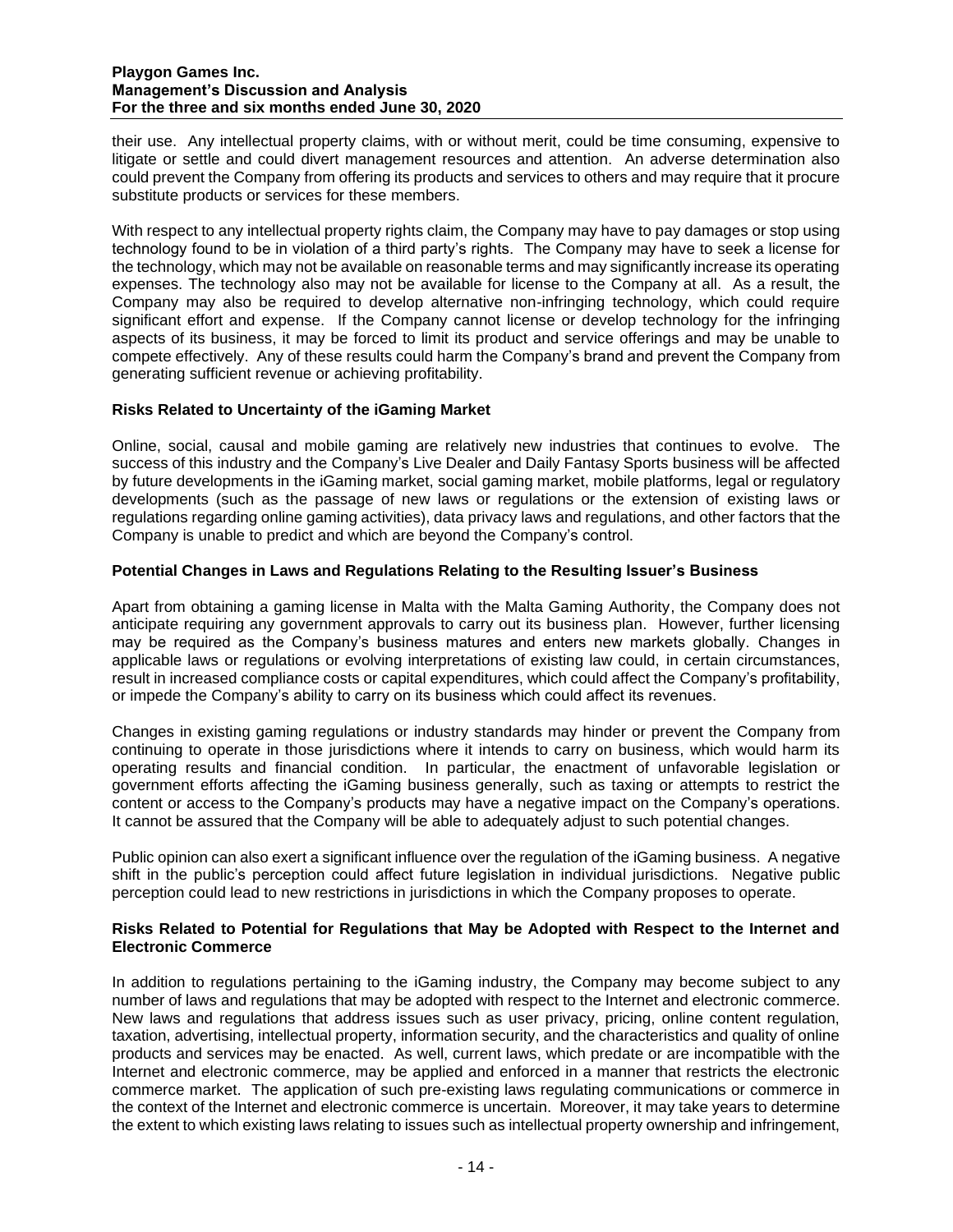libel and personal privacy are applicable to the Internet. The adoption of new laws or regulations relating to the Internet, or particular applications or interpretations of existing laws, could decrease the growth in the use of the Internet, decrease the demand for the Company's Live Dealer and E-Table games and Daily Fantasy Sports product, increase the Company's cost of doing business or could otherwise have a material adverse effect on the Company's business, revenues, operating results and financial condition.

# **Risks Related to Changing Customer Preferences**

The demands of the Company's customers and the end users of the Live Dealer Product, E-Table games and DFS product and their preferences will be continually changing. In the gaming industry, there is constant pressure to develop and market new game content and technologically innovative products. The Company's revenues will be dependent on the earning power and life span of its products. The Company will therefore face increased pressure to design and deploy new successful game content to maintain and increase its revenue and remain competitive. The success of newly introduced technology and products will be dependent on customer acceptance of the Company's products.

As a result of changing consumer preferences, many Internet websites are successfully marketed for a limited period of time. Even if the Company's products become popular, there can be no assurance that any of its products will continue to be popular for a period of time. The Company's success will be dependent upon its ability to develop new and improved product lines. The Company's failure to introduce new features and product lines and to achieve and sustain market acceptance could result in it being unable to continually meet consumer preferences and generate significant revenues.

# **Competition**

The Internet gaming industry is highly competitive. New competitors may enter the Company's key market areas. If the Company is unable to obtain significant early market presence or it loses market share to its competitors, it will materially affect its results of operations and future prospects.

# **Reliance on Key Personnel and Absence of Key Person Insurance**

The Company's future success will depend heavily upon the continuing services of the members of its senior management team. If one or more of its senior executives or other key personnel are unable or unwilling to continue in their present positions, the Company may not be able to replace them easily or at all, and the Company's business may be disrupted and its financial condition and results of operations may be materially and adversely affected. Competition for senior management and key personnel is intense, the pool of qualified candidates is very limited, and the Company may not be able to retain the services of its senior executives or key personnel, or attract and retain high-quality senior executives or key personnel in the future. It is anticipated that the Company will not initially maintain key man insurance on its senior managers. The loss of the services of its senior management team and employees could result in a disruption of operations that could result in reduced revenues.

# **Reliance on Highly Skilled Personnel**

The Company's performance and future success will depend on the talents and efforts of highly skilled individuals. The Company will need to identify, hire, develop, motivate and retain highly skilled personnel for all areas of its organization. Competition in the software industry for qualified employees is intense. The Company's ability to compete effectively will depend on its ability to attract new employees and to retain and motivate existing employees.

As competition in its industry intensifies, it may be more difficult for the Company to hire, motivate and retain highly skilled personnel. If the Company does not succeed in attracting additional highly skilled personnel or retaining or motivating the existing personnel, it may be unable to grow and effectively generate sufficient revenues and achieve profitability.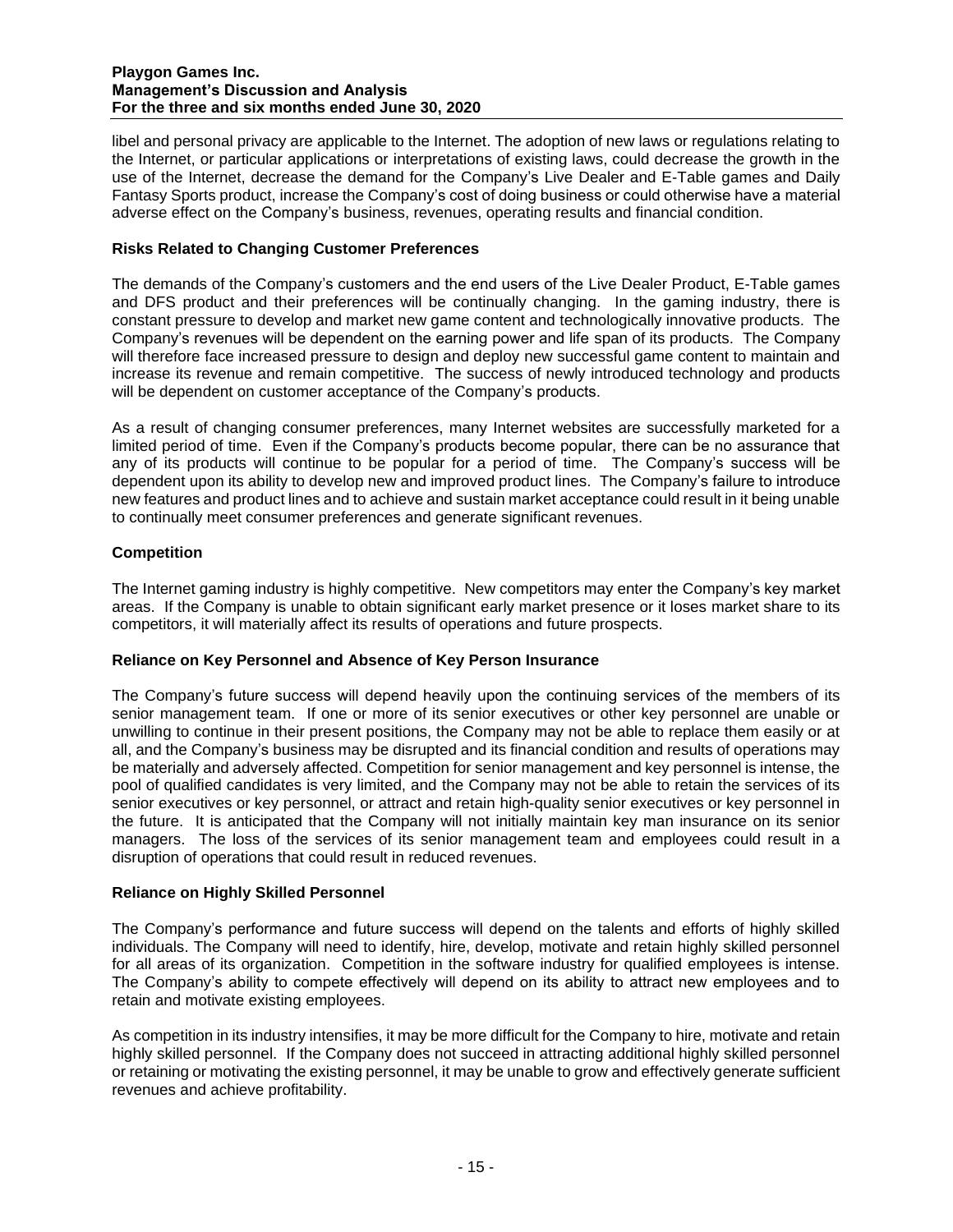## **Risks Relating to Potential Inability to Adapt or Expand Existing Technology Infrastructure to Accommodate Greater Demand for Services**

The Company expects that its Live Dealer Product, E-Table games and DFS Product will serve a large number of users and customers. The Company's technology infrastructure will be highly complex and may not provide satisfactory service in the future, especially as the number of customers increases. The Company may be required to upgrade its technology infrastructure to keep up with the increasing demand for its services, such as increasing the capacity of its hardware servers and the sophistication of its software. If the Company fails to adapt its technology infrastructure to accommodate greater demand for services, its users and customers may become dissatisfied with its services and switch to competitors' products, which will prevent the Company from achieving profitability.

# **Risks Relating to Potential Inability to Develop and Enhance the Company's Products**

The markets for the Company's Live Dealer Product, E-Table games and DFS Products will be characterized by rapidly changing technology, evolving industry standards and increasingly sophisticated customer requirements. The introduction of products embodying new technology and the emergence of new industry standards could render the Company's products obsolete and unmarketable. It is critical to the success of the Company to be able to anticipate, react and adapt quickly to changes in technology or in industry standards and to successfully develop and introduce new, enhanced and competitive products on a timely basis. Further, the Company's competitors may adapt to an emerging technology more quickly or effectively than the Company, resulting in the creation of products that are technologically superior to the Company's, more appealing to customers, or both. The Company cannot give assurance that it will successfully develop new products or enhance and improve its existing products, that new products or an enhanced and improved version of the Company's products will achieve market acceptance or that the introduction of new products or enhanced existing products by others will not render the Company's iGaming products obsolete.

# **Reliance on Development and Maintenance of the Internet Infrastructure**

The success of the Company's services will depend largely on the development and maintenance of the Internet infrastructure. This includes maintenance of a reliable network backbone with the necessary speed, data capacity, and security, as well as timely development of complementary products, for providing reliable Internet access and services. The Internet has experienced, and is likely to continue to experience, significant growth in the numbers of users and amount of traffic. The Internet infrastructure may be unable to support such demands. In addition, increasing numbers of users, increasing bandwidth requirements, or problems caused by "viruses", "worms", and similar programs may harm the performance of the Internet. The backbone computers of the Internet have been the targets of such programs. The Internet has experienced a variety of outages and other delays as a result of damage to portions of its infrastructure, and it could face outages and delays in the future. These outages and delays could reduce the level of Internet usage generally as well as the level of usage of the Company's products and reduce the Company's revenues.

## **Risks Related to Potential Interruption or Failure of the Resulting Issuer's Information Technology and Communications Systems**

The Company's ability to provide the Live Dealer Product, E-Table games and DFS Product will depend on the continuing operation of its information technology and communications systems. Any damage to or failure of its systems could interrupt its service. Service interruptions could reduce the Company's revenues and profits and damage its brand if its system is perceived to be unreliable.

## **Risks Related to Potential Inability of Internet Infrastructure to Meet the Demand**

The growth of Internet usage has caused frequent interruptions and delays in processing and transmitting data over the Internet. There can be no assurance that the Internet infrastructure or the Company's own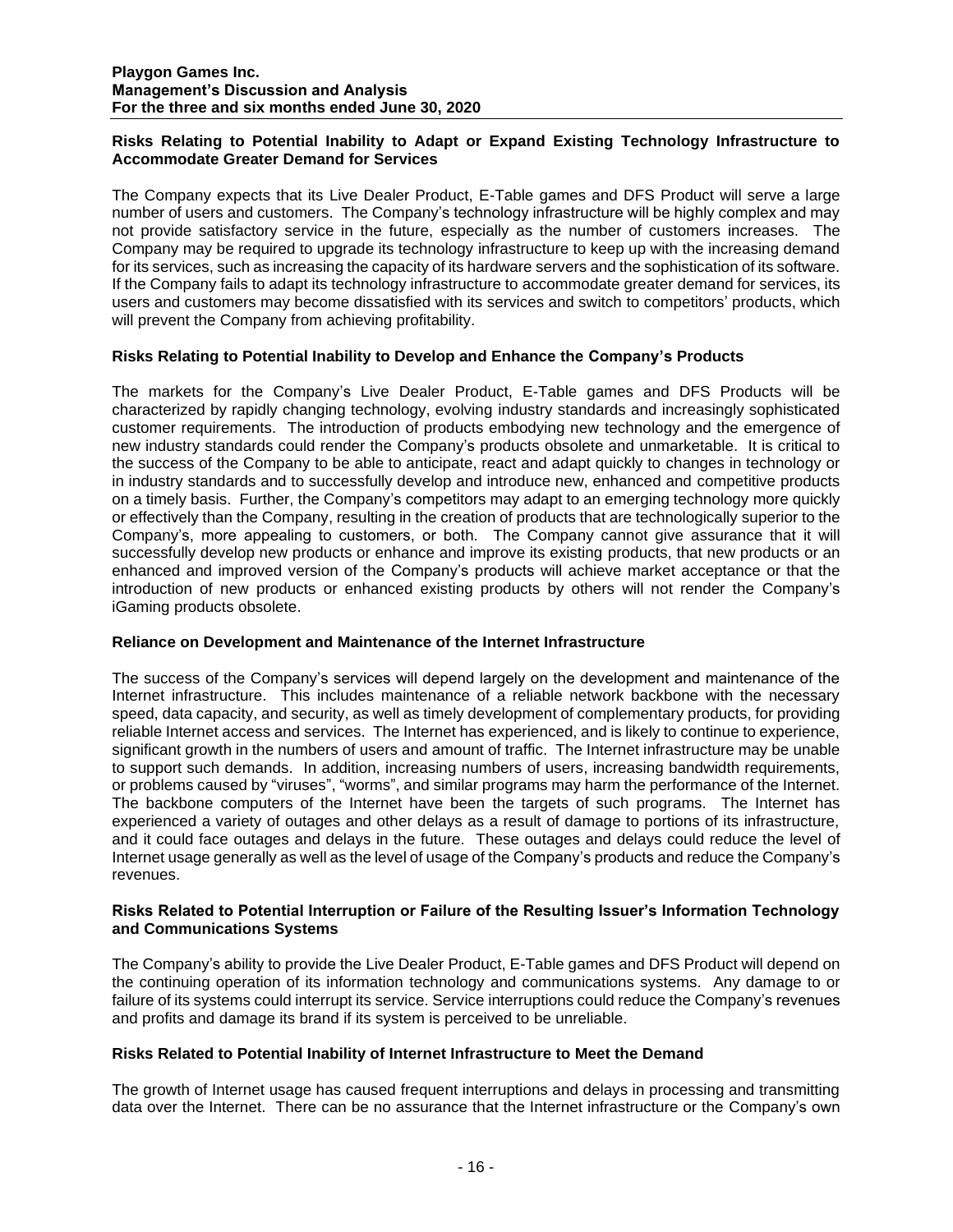network systems will be able to meet the demand placed on it by the continued growth of the Internet, the overall online fantasy sports and gaming industries or of the Company's customers.

The Internet's viability could be affected if the necessary infrastructure is not sufficient, or if other technologies and technological devices eclipse the Internet as a viable channel.

## **Risks Related to Potential Undetected Errors in the Resulting Issuer's Products**

The Company's Live Dealer Product, E-Table games and DFS Product could contain undetected errors or "bugs" that could adversely affect its performance. This could cause the Company to lose market share, damage its reputation and brand name, and reduce its revenues.

#### **Risks Related to Potential Systems, Network Failures or Cyber-Attacks**

The Company's operations and databases of business or customer information will be susceptible to outages due to fire, floods, power loss, break-ins, cyber-attacks, network penetration, data privacy or security breaches, denial of service attacks and similar events. The Company's products will be vulnerable to viruses, malicious software, worms, Trojan horses or spy-ware, which could have a material adverse effect on the Company's business, reputation, operating results and financial condition.

#### **Risks Related to the Recovery of Cash at Bank in Malta**

In October 2018, the Company's bank in Malta, Satabank, was directed by the Malta Financial Services Authority (MFSA) to refrain, cease and desist from taking further deposits into the accounts of its current customers. The MFSA also asked Ernst & Young, to take charge of the bank's assets for the purpose of safeguarding the interests of depositors and to assume control of the bank's business. While management is confident that the Company will recover the funds held by Satabank, and are working through the process with the bank to move the funds to a new bank, there is a risk that it may be not able to and the funds may remain frozen. The Company has 46,489 euro (CA\$67,220) in two bank accounts at Satabank. Dialogue with Satabank is ongoing and the Company anticipates release in full of these funds in 2020.

## **OUTSTANDING SHARE DATA**

#### **Common Shares**

The Company's authorized share capital is unlimited common shares with no par value.

All share information is reported as of August 31, 2020, in the following table:

|                                                                | <b>Number</b> |
|----------------------------------------------------------------|---------------|
|                                                                |               |
| Issued and outstanding common shares                           | 179.285.886   |
| Share options with a weighted average exercise price of \$0.30 | 11.075.000    |
| Warrants with a weighted average exercise price of \$0.23      | 44.479.154    |

## **FINANCIAL AND DISCLOSURE CONTROLS AND PROCEDURES**

In connection with National Instrument 52-109 (Certification of Disclosure in Issuer's Annual and Interim Filings) ("NI 52-109"), the Chief Executive Officer and Chief Financial Officer of the Company have filed a Venture Issuer Basic Certificate with respect to the financial information contained in the condensed interim consolidated financial statements for the three and six months ended June 30, 2020, and this accompanying MD&A (together the "Interim Filings").

In contrast to the full certificate under NI 52-109, the Venture Issuer Basic Certificate does not include representations relating to the establishment and maintenance of disclosure controls and procedures and